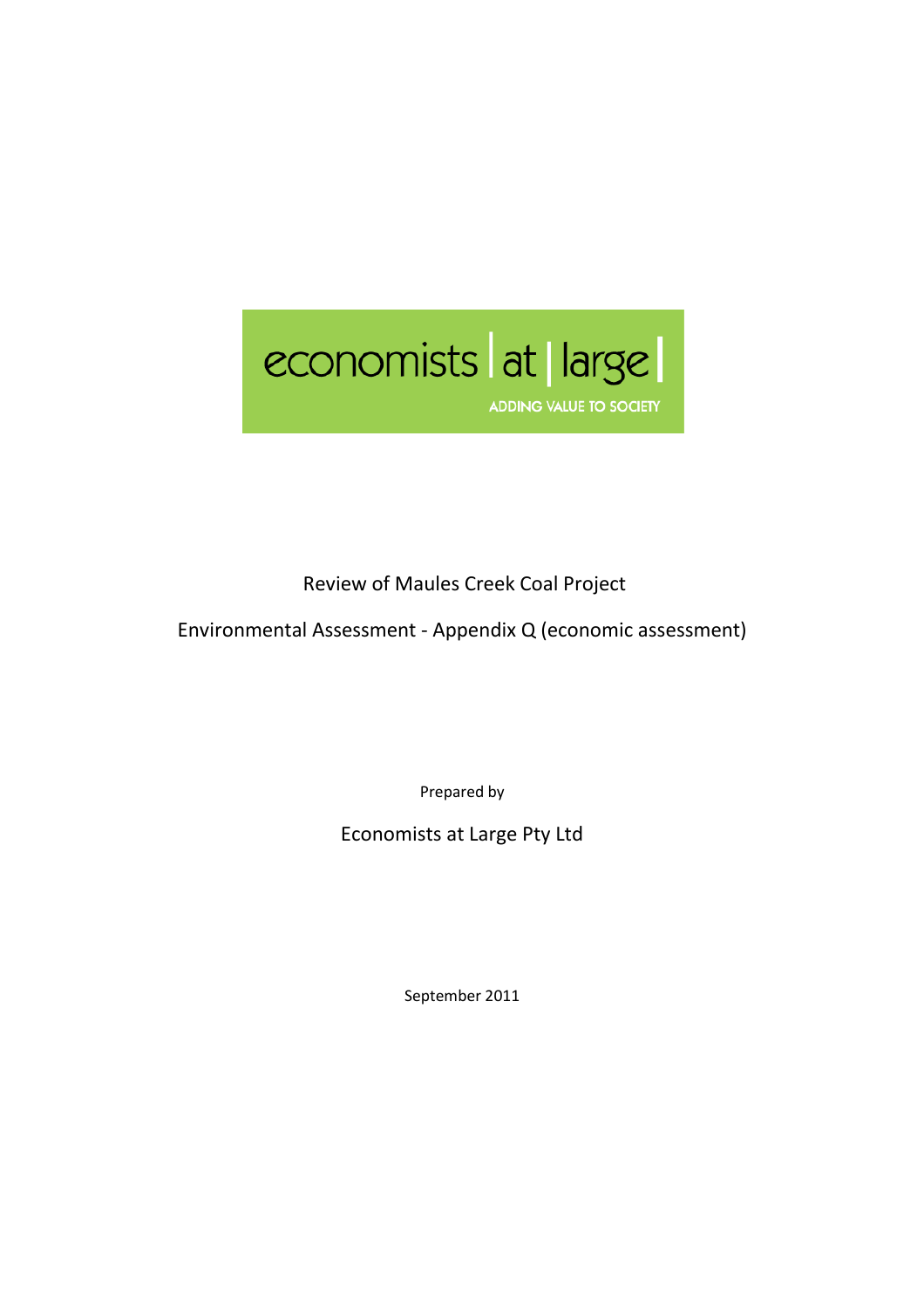

### Report prepared by:

Economists at Large Pty Ltd Melbourne, Australia www.ecolarge.com info@ecolarge.com

Phone: +61 3 9005 0154 | Fax: +61 3 8080 1604 98 Gertrude St, Fitzroy VIC 3065, Melbourne, Australia

### Citation:

Campbell, R., Doan, E., Kennedy, M., McKeon, R., 2011, Review of Maules Creek Coal Project Environmental Assessment - Appendix Q (economic assessment), a report for the Maules Creek Community Council (MCCC), prepared by Economists at Large, Melbourne, Australia.

#### Disclaimer:

The views expressed in this report are those of the authors and may not in any circumstances be regarded as stating an official position of the organisations involved.

This report is distributed with the understanding that the authors are not responsible for the results of any actions undertaken on the basis of the information that is contained within, nor for any omission from, or error in, this publication.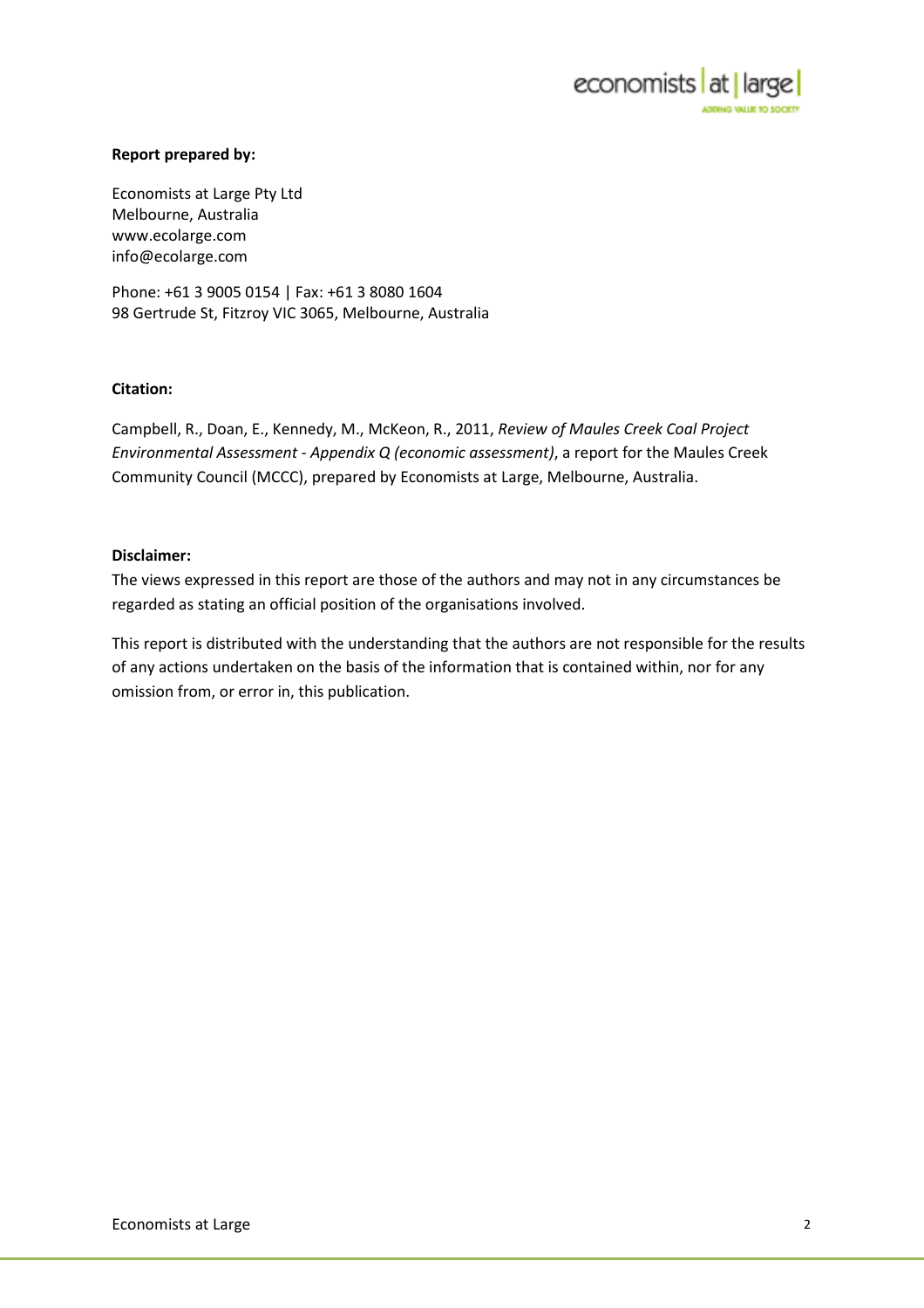# Contents

| Consideration of alternative projects-no underground option considered 6 |  |
|--------------------------------------------------------------------------|--|
|                                                                          |  |
|                                                                          |  |
|                                                                          |  |
|                                                                          |  |
|                                                                          |  |
|                                                                          |  |
|                                                                          |  |
|                                                                          |  |
|                                                                          |  |
|                                                                          |  |
|                                                                          |  |
|                                                                          |  |
|                                                                          |  |
|                                                                          |  |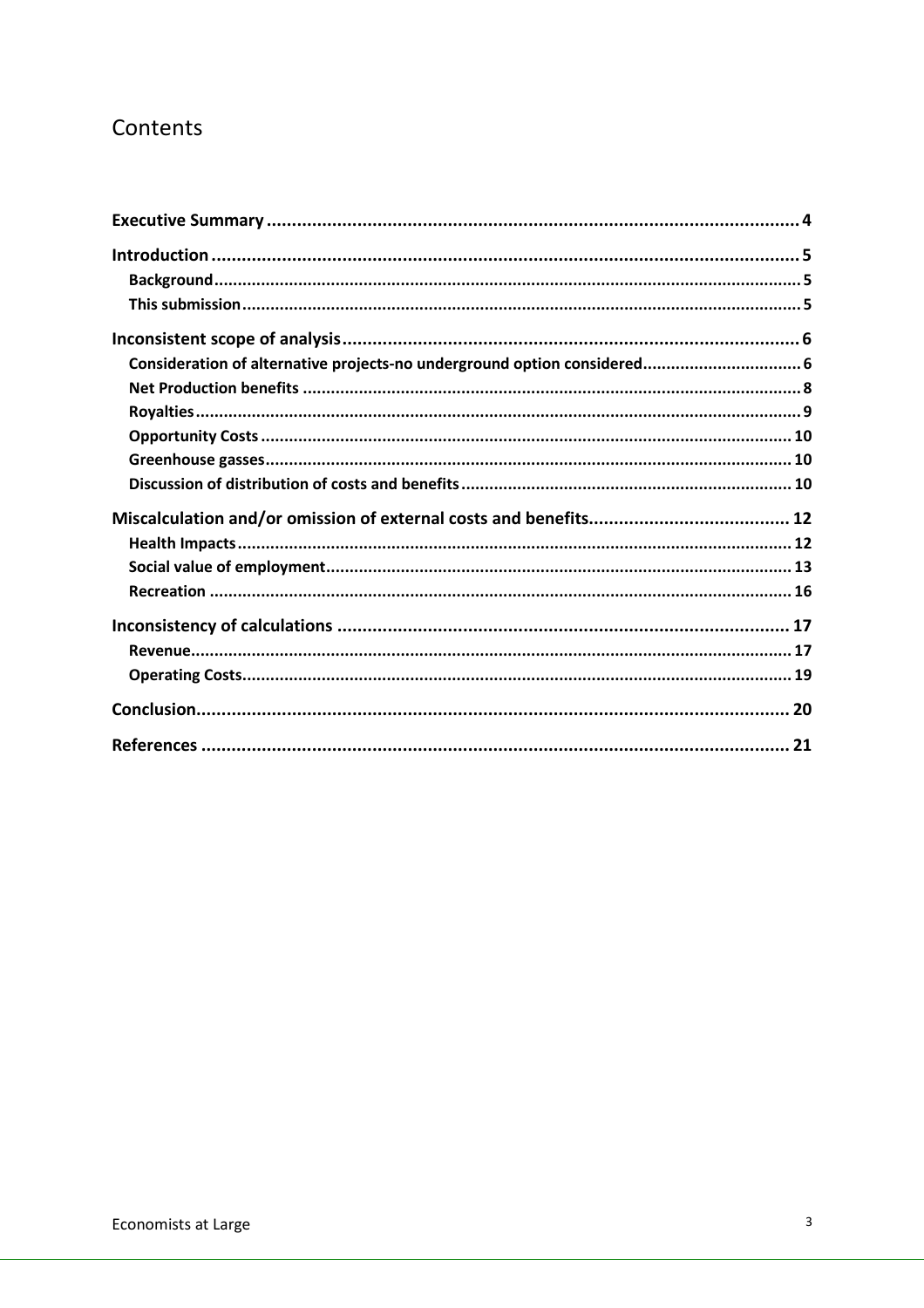# Executive Summary

Economists at Large have reviewed the Economic Assessment of the Maules Creek Coal Project written by Gillespie Economics. The Economic Assessment contains flaws and omissions that make it unsuitable for decision making purposes. The Assessment should be revised to account for the following issues:

- Inconsistent scope of analysis. The Economic Assessment is required by NSW Department of Planning Environmental Assessment Requirements to consider the project from the perspective of the NSW community. It fails to do this on a number of fronts, notably:
	- $\circ$  Consideration of alternative projects-no underground option considered only the option most beneficial to the proponent is considered, with no consideration of underground mining options, despite local studies finding underground mining is economically viable.
	- $\circ$  Net production benefits Most of these will be lost to the NSW community due to the ownership structure of the project. No adjustment is made in the Economic Assessment.
	- $\circ$  Opportunity costs considered strictly from the perspective of the proponent, with no consideration of forgone projects in NSW, or alternative uses of capital for NSW investors.
	- $\circ$  Greenhouse gas costs confusion between what costs will accrue to NSW or the world.
	- o Discussion of distribution of costs and benefits Little discussion of distribution, particularly of external costs which will accrue mainly at local or state levels.
- External costs.
	- $\circ$  No consideration has been made for the debate between physical scientists as to the effectiveness of environmental offset programmes.
	- $\circ$  No consideration given to the health impacts of open cut coal mining and transport.
	- o Social value of employment has been overstated.
	- o No consideration of recreational losses.
- Inconsistent figures. Present value figures presented in the cost benefit analysis do not match the values presented in the text of the assessment. We present our working from the values in the text, which show differences of over \$1.5 billion on the major items of the assessment. The public can have no confidence in an assessment where large errors have been made in basic calculations such as present value. These figures need to be explained or revised.

We believe that all these issues need to be clarified and adjustments made to the economic assessment of the project to ensure a decision is made in line with the NSW public interest. Doing so would not only allow for the best outcome in relation to this project, but could serve as a guide for other projects in the area and nationally. This is occurring at a time when the mining industry is perceived as lacking a "social licence to operate" in farming areas. Robust and transparent assessment of this project can help to address this issue.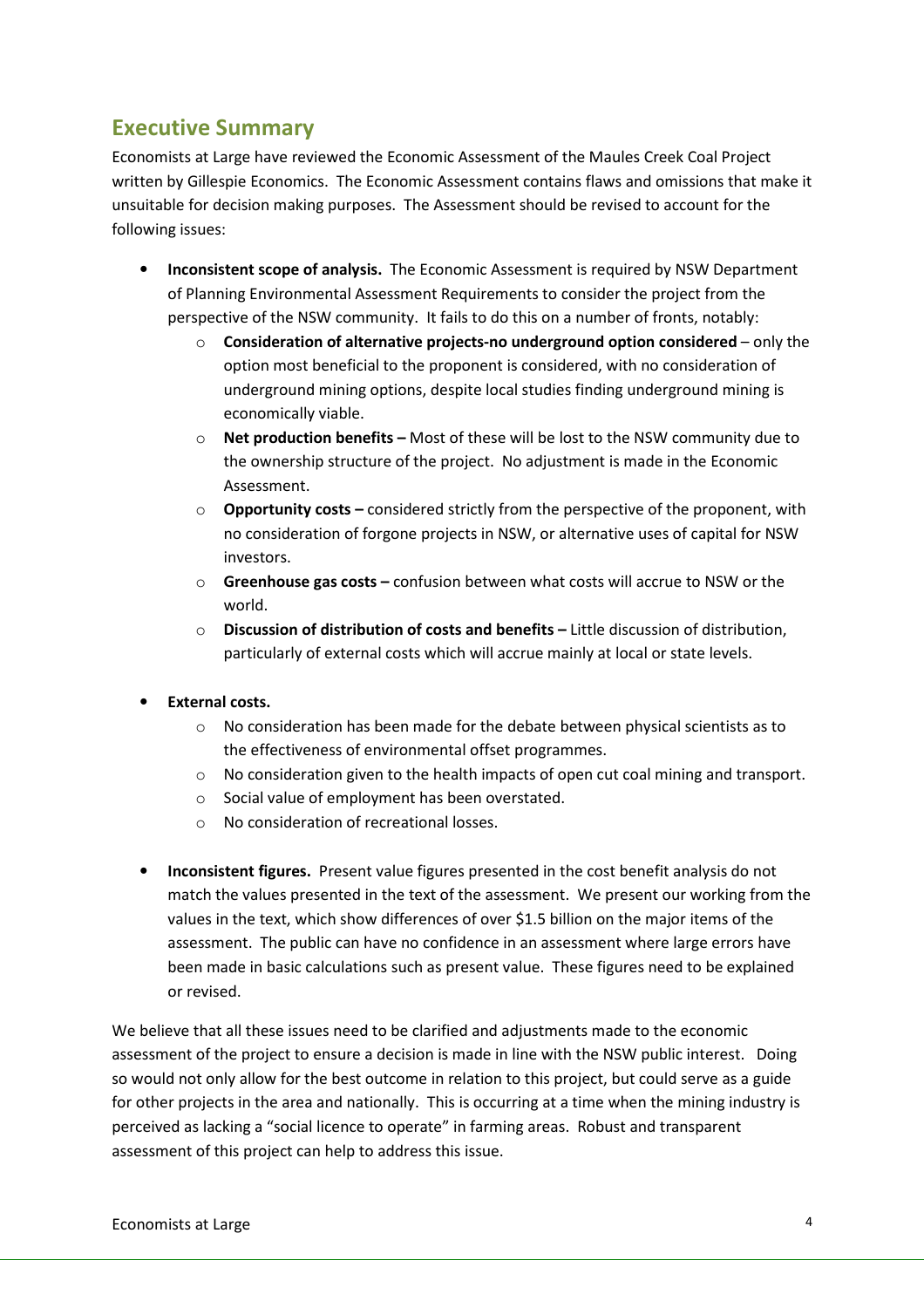# Introduction

## Background

The proposed Maules Creek Coal Project is for an open-cut mine into agricultural land and the Leard State Forest, Narrabri Shire, NSW. The proposal is for a 21-year open cut mine which will produce up to 13 megatonnes of coal per year. The proponent is currently seeking planning approval and has prepared an Environmental Assessment.

The Maules Creek Project is one of several mining proposals or mine extension projects in this traditionally agricultural area. Local community group, the Maules Creek Community Council (MCCC) is concerned that the proposed projects will affect agriculture, the community and the Leard State Forest, which contains nationally threatened ecosystems and species. Many communities in Australia are facing similar issues and are concerned that the often-touted benefits of the mining boom may be overstated and/or not accruing to local people.

### This submission

The MCCC is making a submission on the Maules Creek Coal Project Environmenal Assessment. As part of their submission they have asked Economists at Large to review Appendix Q - Economic Assessment. We consider there are a number of very significant issues in the economic assessment, which, without being addressed, would render the assessment unsuitable to contribute to decisionmaking. These issues are:

- **Inconsistency of scope.** Cost benefit analysis requires a consistent level of analysis. This scope taken in the economic assessment varies between local and global level in accordance with the interests of the proponents, contrary to the requirements of the Department of Planning.
- Miscalculation and/or omission of external costs and benefits. Misrepresentation of externalities arising with the project:
	- o Impact on environmental services
	- o Health impacts
	- o Social value of employment
	- o Recreation
- Inconsistency of calculations. The values presented in the cost-benefit analysis summary table do not correspond with values presented in the text of the appendix.

We believe that all these issues need to be clarified and adjustments made to the economic assessment of the project to ensure a decision is made in line with the NSW public interest. Doing so would not only allow for the best outcome in relation to this project, but could serve as a guide for other projects in the area and nationally.

This is occurring at a time when the mining industry is perceived as lacking a "social licence to operate" in farming areas. Conflicts between farming communities and coal and coal seam gas developments are making headlines regularly, with farmers and the broader community losing confidence that such developments are in the community's best interests. Robust and transparent assessment of this project could help to address this issue.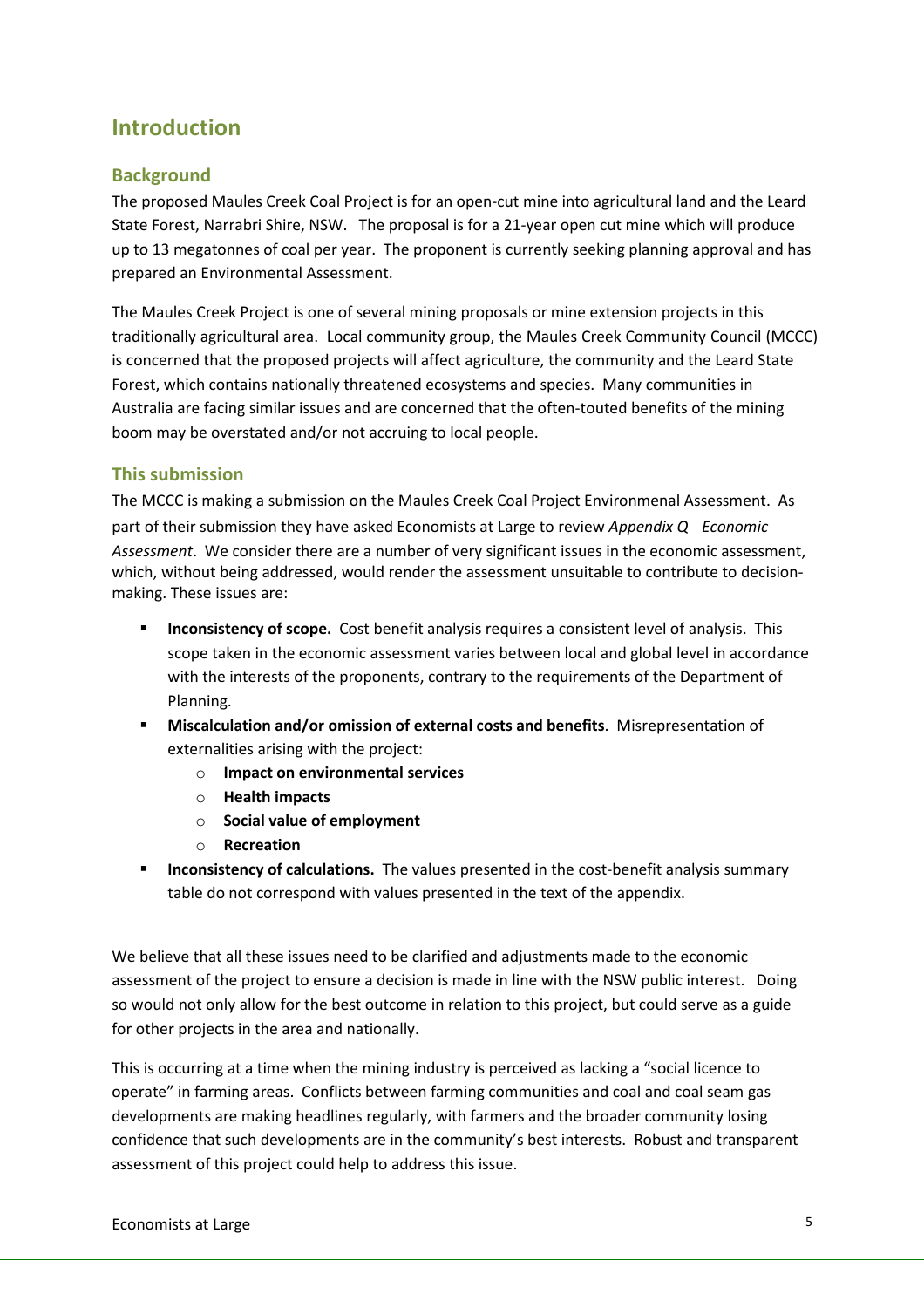# Inconsistent scope of analysis

The importance of setting the scope of a cost benefit analysis and remaining consistent with this scope cannot be overstated. As Eggert (2001) makes clear:

Let us now turn to … issues that challenge and bedevil practitioners of social benefit-cost analysis. The first challenge is deciding "whose benefits and costs count" …. It sometimes is called the issue of standing--that is, who has standing in the analysis of benefits and costs? This is an issue of scope. Should the analysis include only those costs and benefits affecting residents of the local community? The state or province? The nation? The world? Whether the net benefits of a project are positive or negative often depends on how narrow or broad the scope of the study is. (p27)

The scope for this Economic Assessment is set on p4

The NSW Department of Planning (DoP) Director-Generals [sic] Environmental Assessment Requirements (EARs) for the Project indicate that an economic assessment is needed as part of the EA. The EARs specifically require:

A detailed assessment of the costs and benefits of the Project as a whole, and whether it would result in a net benefit for the NSW community (bold added)

However, contrary to this requirement, the Economic Assessment assesses costs and benefits not from the perspective of the NSW community but from a range of perspectives, from the narrow perspective of the proponents to a broad global perspective, depending on the item. Note how the scope of analysis is different in the following sub sections.

### Consideration of alternative projects-no underground option considered

The Economic Assessment includes only two alternatives – a 21 year extension using open cut methods or no activity at all. Identification of alternative projects is made strictly from the perspective of the proponent and not from the view of the NSW community:

Aston Resources' alternatives for the mining of coal are essentially limited to different scales, designs, technologies, processes, modes of transport, timing, impact mitigation measures, etc. However these alternatives could be considered to be variants of the preferred proposal rather than distinct alternatives. (p6) (Bold added)

Identification and evaluation of alternatives is one of the most important parts of project economic evaluation. This is made clear in all guides to cost benefit analysis, including one co-written by the author of the Economic Assessment, Gillespie & James (2002):

The main aims of an economic efficiency analysis are to…provide a framework for the evaluation of feasible alternatives. (p5)

See also:

Economists at Large 6 and 200 km s and 200 km s and 200 km s and 30 km s and 30 km s and 40 km s and 40 km s and 40 km s and 40 km s and 40 km s and 40 km s and 40 km s and 40 km s and 40 km s and 40 km s and 40 km s and 4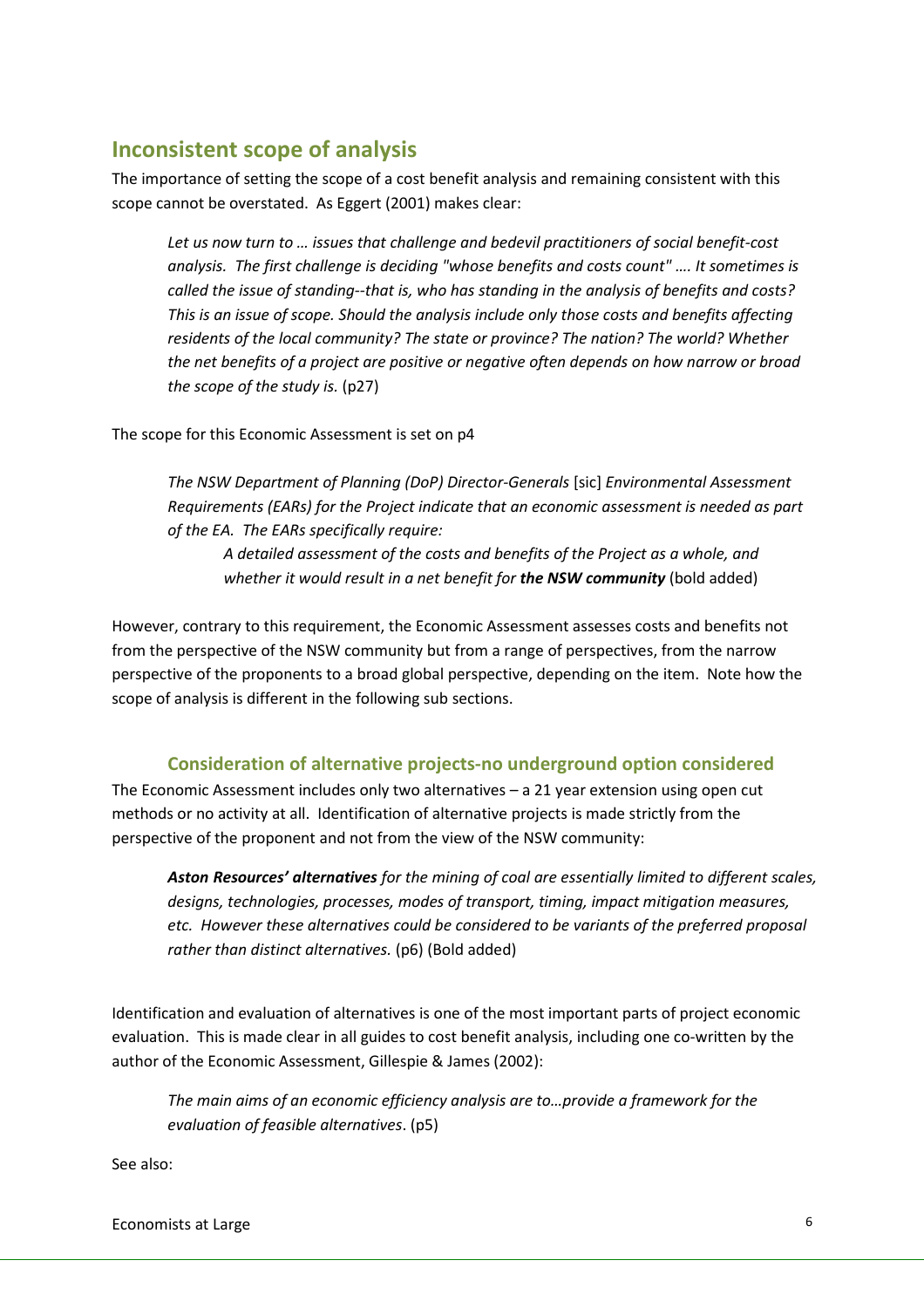Cost-benefit analysis is a procedure for comparing alternative courses of action by reference to the net social benefits that they produce for the community as a whole. (Commonwealth of Australia 2006, p2)

 "One of the most important steps in project evaluation is the consideration of alternatives throughout the project cycle, from identification through appraisal." (Belli et al. 1997, World Bank Handbook on Economic Analysis)

Most obviously, the Economic Assessment includes no consideration of an underground mining option, an option the local community has indicated it would support. A neighbouring coal project, the Boggabri Mine Extension Project, did engage consultants to analyse an underground mining option, WDS Consulting, (2009). WDS concluded that underground mining was both technically feasible and economically viable. In depth calculations of the underground option were not included in the cost-benefit analysis of the Boggabri Mine as:

At the request of [proponents] Idemitsu, a full financial analysis was not within [the consultant's] deliverable scope. Our primary financial deliverables, … are to be integrated into Idemitsu cost models for internal economic analysis. (WDS 2009, p7-1)

Economists at Large reviewed WDS's work and conducted basic financial analysis of the data presented. We concluded that the profitability of the underground as presented in the WDS study was \$500 million greater than that of the preferred option presented in the Boggabri Coal Project Economic Assessment (also by Gillespie Economics).

|                                     | <b>Boggabri Coal Project Environmental</b><br><b>Assessment Appendix C -</b><br>Underground option (\$m) | <b>Boggabri Coal Project</b><br><b>Environmental Assessment</b><br><b>Appendix Q - Economic assessment</b><br>(open cut mining option) (\$m) |
|-------------------------------------|----------------------------------------------------------------------------------------------------------|----------------------------------------------------------------------------------------------------------------------------------------------|
| <b>Revenue</b>                      | \$3,730                                                                                                  | \$5,343                                                                                                                                      |
| <b>Other production</b><br>benefits | <b>NA</b>                                                                                                | \$54                                                                                                                                         |
| <b>Capital costs</b>                | \$652                                                                                                    | \$778                                                                                                                                        |
| <b>Operating costs</b>              | \$1,288                                                                                                  | \$3,328                                                                                                                                      |
| <b>Other production</b><br>costs    | <b>NA</b>                                                                                                | \$25                                                                                                                                         |
| <b>NPV</b>                          | \$1,790                                                                                                  | \$1,266                                                                                                                                      |

#### Table 1 Underground and open cut mining options for Boggabri Coal Project

Source: Campbell (2011)

Gillespie Economics' rationale for not including a viable underground option in their cost benefit analysis of the Boggabri Mine was that "alternatives need to be feasible to the proponent" (bold in original) (Gillespie, 2011). But cost benefit analysis of the Maules Creek project is required to consider the benefits for the NSW community. As underground mining in the area has been found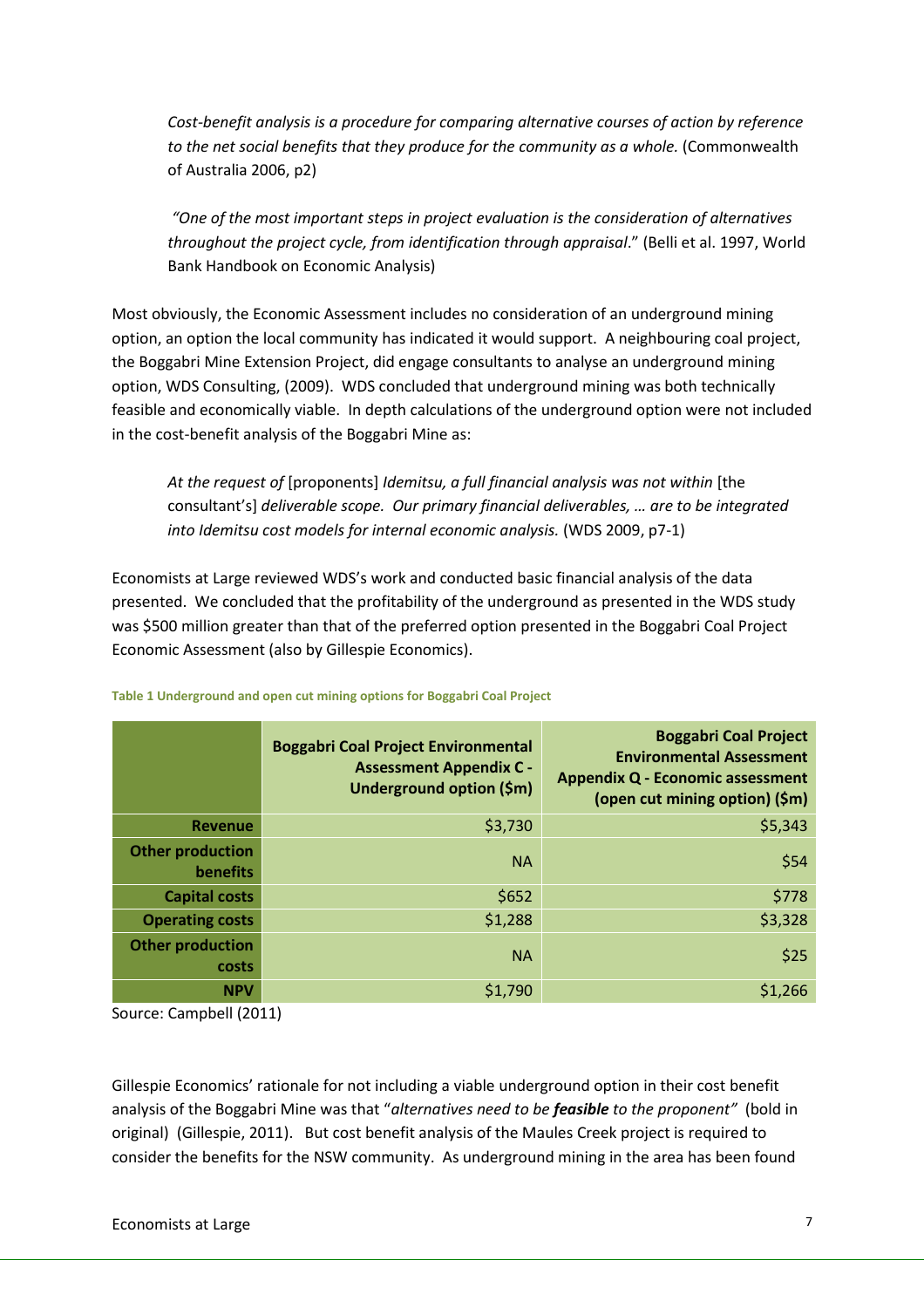to be economically viable, the cost benefit analysis must consider how this option would affect the welfare of the NSW community.

### Net Production benefits

Net production benefits – the profits from selling the coal – are the main benefits from the project. How much of these will accrue to the people of NSW is unclear, but is of great importance to the assessment of the project, as made clear by Eggert (2001) who states that when considering the perspective of local communities "an analyst must be careful to … eliminate any net benefits that accrue to nonresidents of the community" (p28). Eggert makes clear that in the case of a nationallevel assessment: "a national government would consider profits send abroad as a cost." (p27) As this assessment is to focus on NSW, profits sent outside of NSW should not be considered a benefit of the project.

An estimate of how much of the production benefit/profit of the project will be retained in NSW and how much will be lost to the NSW community should have been included in the Economic Assessment. A detailed estimate is beyond the scope of our submission; however some indications can be gained from media reports, Aston Resources annual report and Bloomberg Data.

As reported in the Australian newspaper<sup>1</sup> Itochu Corporation of Japan owns 15% in the Maules Creek Project. A further 10% of the project looks set to be sold to Tokyo-based Electric Power Development Co<sup>2</sup>. The remaining 75% of the project is owned by Aston Resources. Aston Resources top shareholders and their places of residence or registration are summarised in Table 2.

|                | <b>Shareholder</b>                   | <b>Stake</b> | <b>Registration/</b><br>residence | <b>Source</b>                                                                                  |
|----------------|--------------------------------------|--------------|-----------------------------------|------------------------------------------------------------------------------------------------|
| 1              | <b>Nathan</b><br><b>Tinkler</b>      | 31%          | <b>NSW</b>                        | http://en.wikipedia.org/wiki/Nathan Tinkler                                                    |
| $\overline{2}$ | <b>Farallon CR</b><br><b>Sidecar</b> |              | <b>7% USA</b>                     | http://investing.businessweek.com/research/stoc<br>ks/private/snapshot.asp?privcapId=99047910  |
| 3              | <b>Burlingham</b><br>Intl Itd        | 7% UK        |                                   | http://investing.businessweek.com/research/stoc<br>ks/private/snapshot.asp?privcapId=115281942 |
| 4              | Wellington<br><b>Management</b>      | 6%           | - USA                             | http://wellington.com/                                                                         |

#### Table 2 Aston Resources major shareholders

l

<sup>&</sup>lt;sup>1</sup> http://www.theaustralian.com.au/business-old/mining-energy/aston-resources-unlikelyto-sell-down-tier-one-stake-to-itochu/story-e6frg9e6-1226074987934

<sup>&</sup>lt;sup>2</sup> http://www.theaustralian.com.au/business/mining-energy/aston-resources-sells-10pc-ofmaules-creek-to-j-power-australia/story-e6frg9df-1226156879936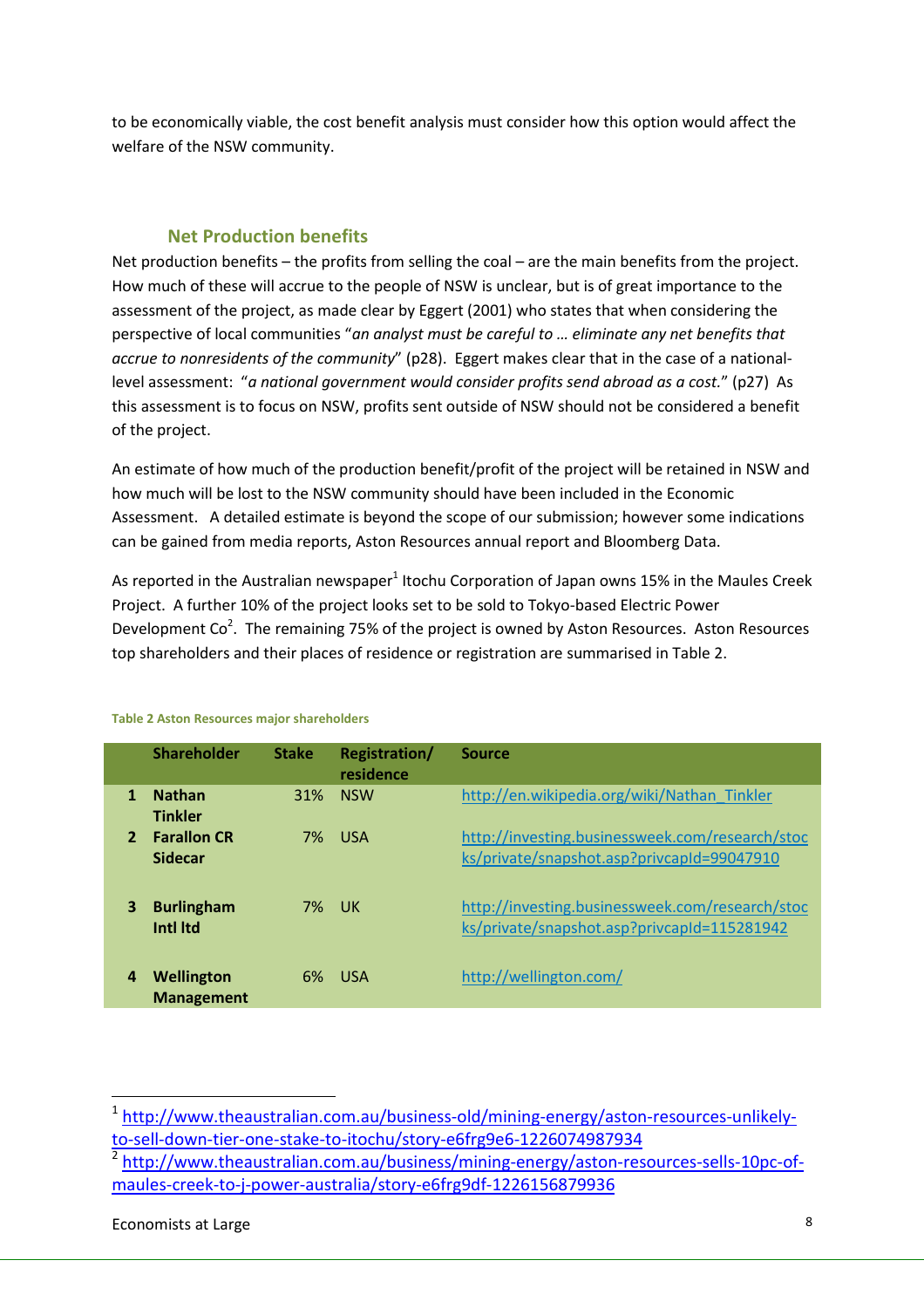| 5              | <b>Osendo Pty</b><br><b>Ltd</b>                       | 5% | NSW, but is a<br>subsidiary of<br>Noble Group,<br>based in Hong<br>Kong | http://investing.businessweek.com/research/stoc<br>ks/private/snapshot.asp?privcapId=59129114 and<br>http://www.thisisnoble.com/index.php?option=c<br>om content&view=article&id=180&Itemid=430&I<br>$ang = en$ |
|----------------|-------------------------------------------------------|----|-------------------------------------------------------------------------|-----------------------------------------------------------------------------------------------------------------------------------------------------------------------------------------------------------------|
| 6              | <b>HPRY Holdings</b>                                  | 4% | Singapore                                                               | http://perennial.listedcompany.com/news.html/i<br>d/268702                                                                                                                                                      |
| $\overline{7}$ | <b>Itochu</b><br><b>Minerals and</b><br><b>Energy</b> | 3% | Japan                                                                   | http://www.itochu.com.au/                                                                                                                                                                                       |
| 8              | <b>Kuok Inv</b><br><b>Singapore</b>                   | 3% | Singapore                                                               | http://www.kuokgroup.com.sg/                                                                                                                                                                                    |
| 9              | Hannigan<br><b>Todd</b>                               | 2% | NSW or Old                                                              | http://astonresources.com/about-us/board-of-<br>directors                                                                                                                                                       |
| 10             | <b>Todd Tom</b>                                       | 2% | <b>Qld</b>                                                              | http://au.linkedin.com/pub/tom-todd/7/535/904                                                                                                                                                                   |

Source: retrieved from Bloomberg 30/9/2011

We see that of the ten major shareholders, only one is definitely based in NSW. We suggest that at least half the profits of the project will not be retained by the NSW community and should therefore not be included as a benefit in the Economic Assessment if it is to comply with the DoP requirements.

That the majority of profits from this mining project will likely be lost to NSW and Australia is not unusual. Most mining projects in Australia are majority foreign owned and most mining profits are realised by foreign investors. See Edwards (2011) and Richardson & Denniss (2011) for discussion of this topic.

### Royalties

The assessment correctly does not list royalties as a cost to the producer, though they are discussed in the cost section. As these royalties accrue to the government of NSW, they are a benefit to the state. It would be helpful if these royalties were listed in Table 2.2 along with other benefits of the project, separated from the rest of the net production benefits item, which as we have seen accrues largely to investors outside of NSW.

Correctly listed in Table 2.2, royalties would need to be presented in present value form, like the other values, not the undiscounted form as on page 8. By presenting royalties without discounting, they seem higher than their present value. Present value of royalties from the project are \$1,298M, not to be confused with their undiscounted total value of \$2,800M (p8).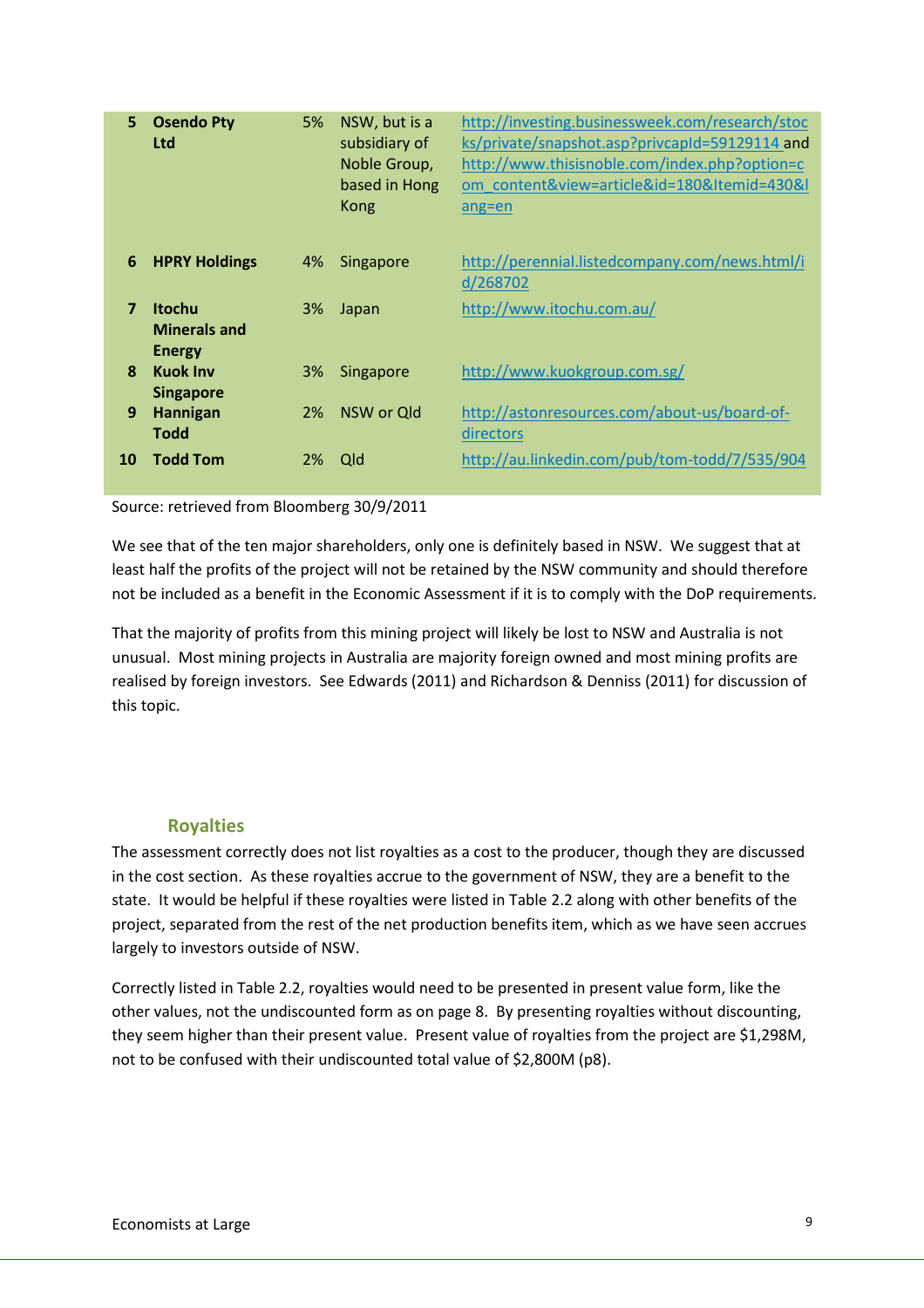### Opportunity Costs

Opportunity cost is a concept in economics that incorporates the value of the foregone alternative in decision making. In other words, considering what are the cost and benefits of the next-best option available. One potential opportunity cost of the proposed project is that of not proceeding with an alternative to the project, such as an underground mine, as discussed above. However, this does not consider the complete opportunity costs from the perspective of the NSW community. This project going ahead may mean that another project does not. Without consideration of the next-best forgone alternative, the benefits of the project are difficult to evaluate.

Some opportunity costs are considered in the economic assessment, those of use of project land, water and capital. In the case of opportunity cost of capital, again we see that this is not considered from the perspective of the NSW community, but from that of the project itself. Opportunity cost of capital is listed as a zero value as no investment in capital equipment has yet occurred. The opportunity cost of capital to the community of NSW, however, is the value that NSW investors in the project could have realised investing in other projects instead of this one.

If returns on capital to NSW investors in other projects are similar to that of the proposal, then the opportunity cost of capital will be close to the share of production benefits retained by NSW investors, as discussed above. This cost would substantially offset the benefits to NSW investors, and further reduce the net benefits to the project from the perspective of the NSW community as required by the DoP.

### Greenhouse gasses

The Economic Assessment uses a shadow price of \$30 per tonne of carbon dioxide to estimate the external cost to society of carbon emissions generated by the project. However, these costs accrue to the society of the world, rather than specifically to the community of NSW. The costs to NSW of these carbon emissions are likely to be lower than this.

The costs of the burning of this coal by its purchasers, however, will also be borne by the NSW community along with the rest of the world. The "dope dealer's defence<sup>3</sup>" taken by coal mining companies – that if we didn't sell it to users, somebody else would – leaving complete responsibility for the emissions of coal burning with the purchasers, fails to consider that the NSW community will also bear the costs of these emissions through climate change.

## Discussion of distribution of costs and benefits

As we have seen the Economic Assessment fails to consider the costs and benefits of the project consistently from the perspective of the community of NSW as it is required to do. There is little discussion in the assessment of how costs and benefits are distributed, the only reference being on p13-14:

l

<sup>3</sup> http://www.abc.net.au/lateline/content/2008/s2575384.htm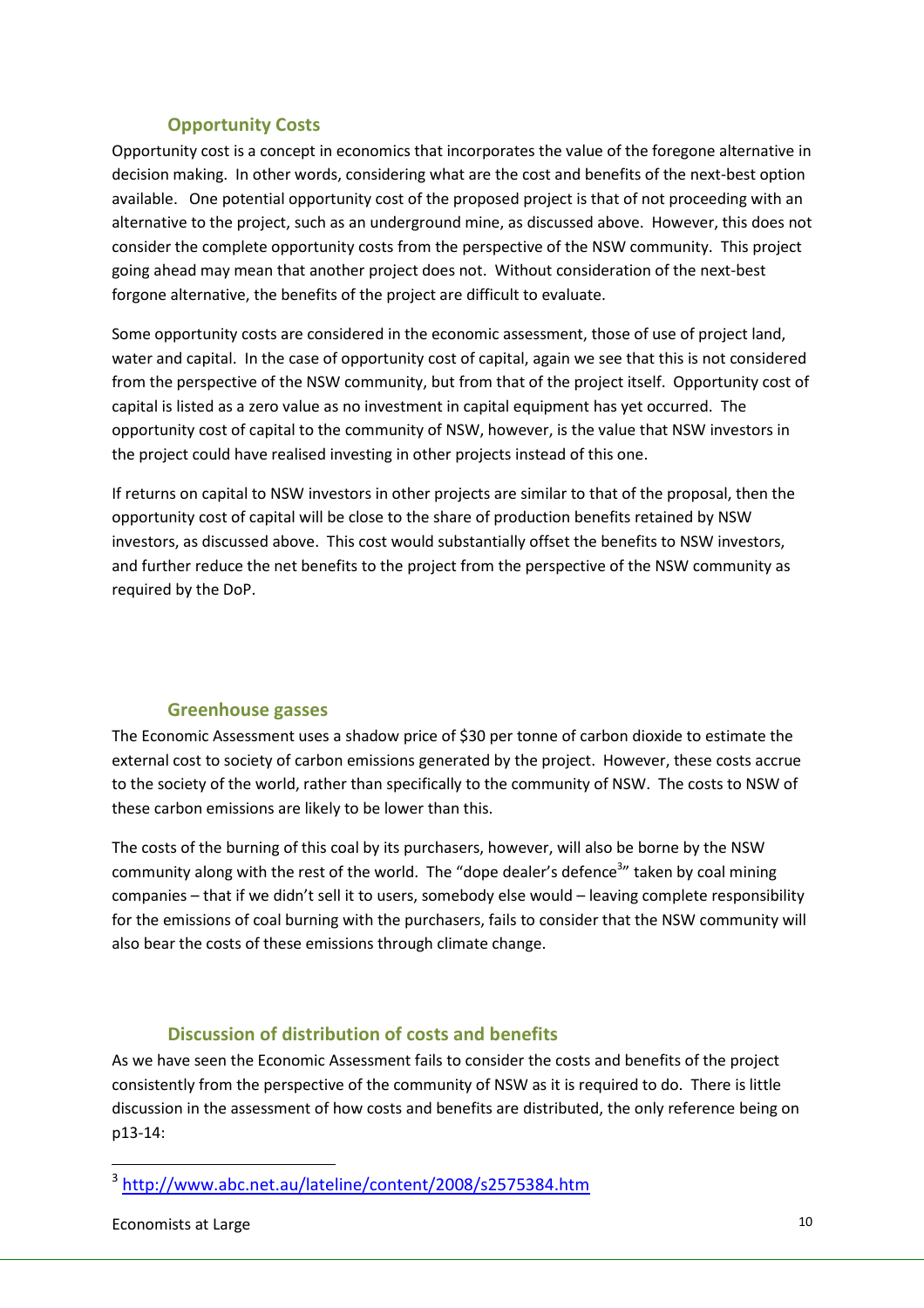"(benefits will be) distributed amongst a range of stakeholders including:

- The local community in the form of donations and community support programs;
- Aston Resources and its shareholders;
- The NSW Government via royalties; and
- The Commonwealth Government in the form of Company tax."

As we have discussed, the benefits to most of the project's shareholders and taxes to the Commonwealth Government are not relevant in understanding the project's value to the NSW community. It is disappointing that the benefits of state royalties and local community donations are not quantified or discussed in any detail in the economic assessment, as it is these benefits that are of great interest to the local community and the community of NSW.

The distribution of cost and benefits of coal mining projects are well understood by Gillespie Economics, who provided input into the following Table 3, originally published in (Campbell, 2011).

|                 | <b>Benefits</b>               | <b>Costs</b>          |
|-----------------|-------------------------------|-----------------------|
| <b>Global</b>   | After tax profits             | Greenhouse gasses     |
| <b>National</b> | Company tax                   |                       |
|                 | After tax profits             |                       |
|                 | <b>Royalties</b>              | Ecology               |
| <b>State</b>    | After tax profits             |                       |
|                 | Social benefits of employment | Heritage              |
|                 |                               | Air quality           |
|                 |                               | Noise and vibration   |
|                 |                               | Groundwater           |
| Local           | Unquantified and unspecified  | <b>Traffic</b>        |
|                 | community support programs    | <b>Visual impacts</b> |
|                 |                               | Surface water         |
|                 |                               | <b>Health impacts</b> |
|                 |                               |                       |

#### Table 3 Distribution of Costs and Benefits of coal mining projects

Source: modified from Campbell (2011) to reflect ownership of Aston Resources as discussed above

We see that while only some of the benefits of mining projects accrue at a state or local level, almost all external costs and benefits do accrue to these communities. This inequitable distribution of costs and benefits is at the heart of the present conflict between mining and communities. This makes it all the more important that external costs and benefits are calculated and explained in documents such as the Economic Assessment. It is therefore disappointing that the Economic Assessment makes errors and omissions in their calculation.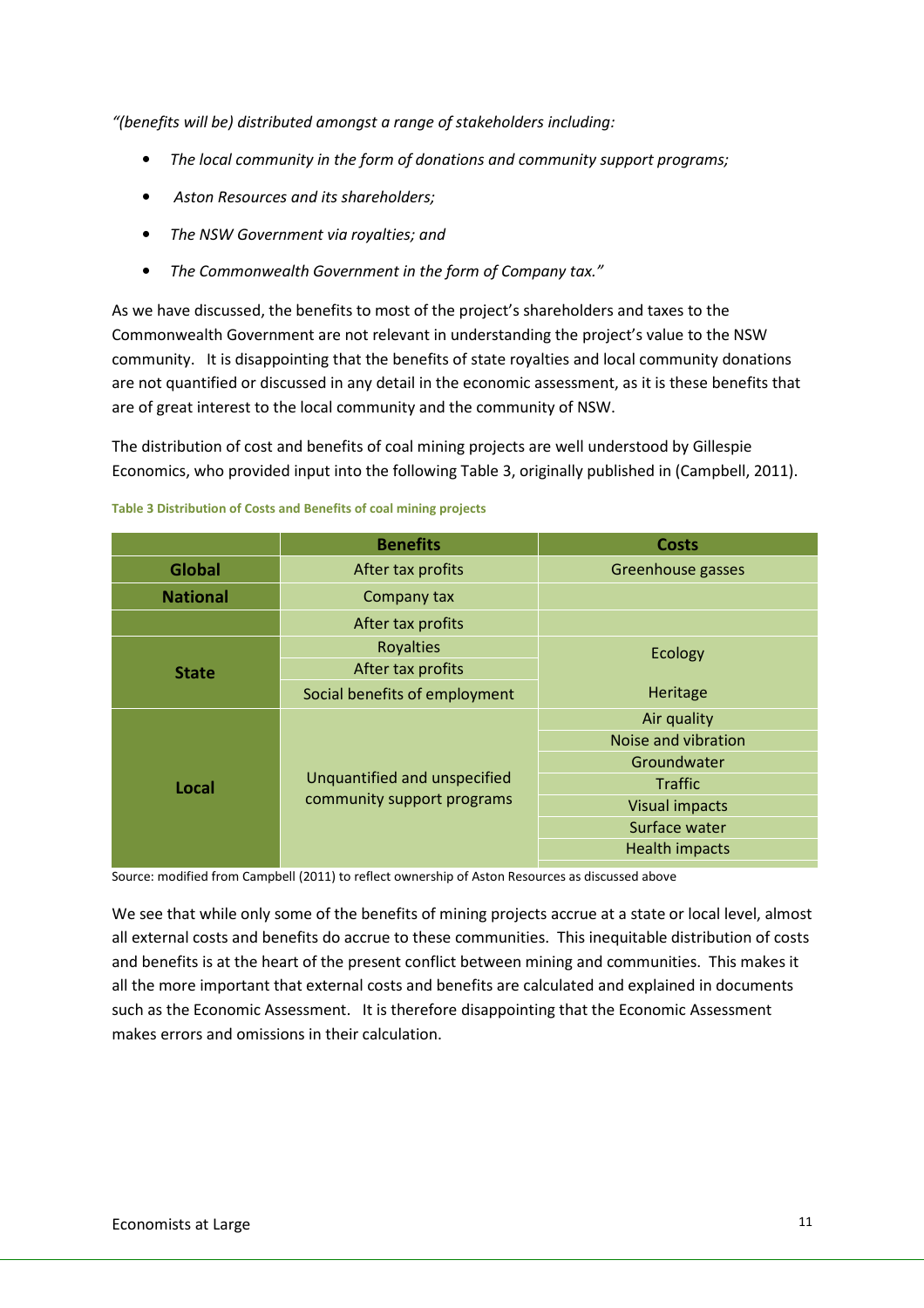# Miscalculation and/or omission of external costs and benefits

If all external costs can be internalised by an offset programme then there is no need to estimate their values. This is reason that the Economic Assessment assigns zero values to most of the external costs arising from the project, as listed in table 7 above. However, the allocation of a zero value, with no sensitivity testing, ignores the debate between physical scientists as to what extent these offsets are achievable. See for example:

- ViPAC (2011) who question the findings of the environmental assessment's air quality study
- Water Resources Australia (2011) who dispute the findings of the environmental assessment's groundwater study

We suggest it is beyond the expertise of Gillespie Economics to adjudicate in these debates between physical scientists. The allocation of zero values to these external costs is just such a judgement. When the necessary revisions are made to the Economic Assessment, we also recommend the proponents take note of Curtis (2011), who estimates the value of the ecosystem goods and services lost due to the clearing of the Leard State Forest at some \$490,000 per annum. Curtis also urges analysis of land values to consider losses of amenity and social value to the community. Curtis's background as a physical scientist, land economist and ecological economist gives his findings considerable weight.

In addition to the uncertainty around values above, others have been omitted or miscalculated:

- Health impacts
- Social value of employment
- Recreation

## Health Impacts

The economic assessment makes no mention of the impacts on human health of open-cut coal mining and transportation, despite this issue garnering considerable attention in the region, the media and academic writing. External impacts such as health can be measured and quantified in economic terms, as pointed out in Gillespie and James (2002):

## [C]ertain kinds of social impacts, such as social dislocation or adverse health effects, may be partially appraised in monetary terms. (p21)

An example of a quantitative interpretation of health outcomes is a recent publication from Epstein et al (2011), which estimates that the cost of lives lost in the Appalachian mining region in the US is US\$74.6 billion per year (p.83). This builds on other studies such as Hendryx and Ahern (2009) who found "[a]ge-adjusted mortality rates were higher every year from 1979 through 2005 in

Economists at Large 12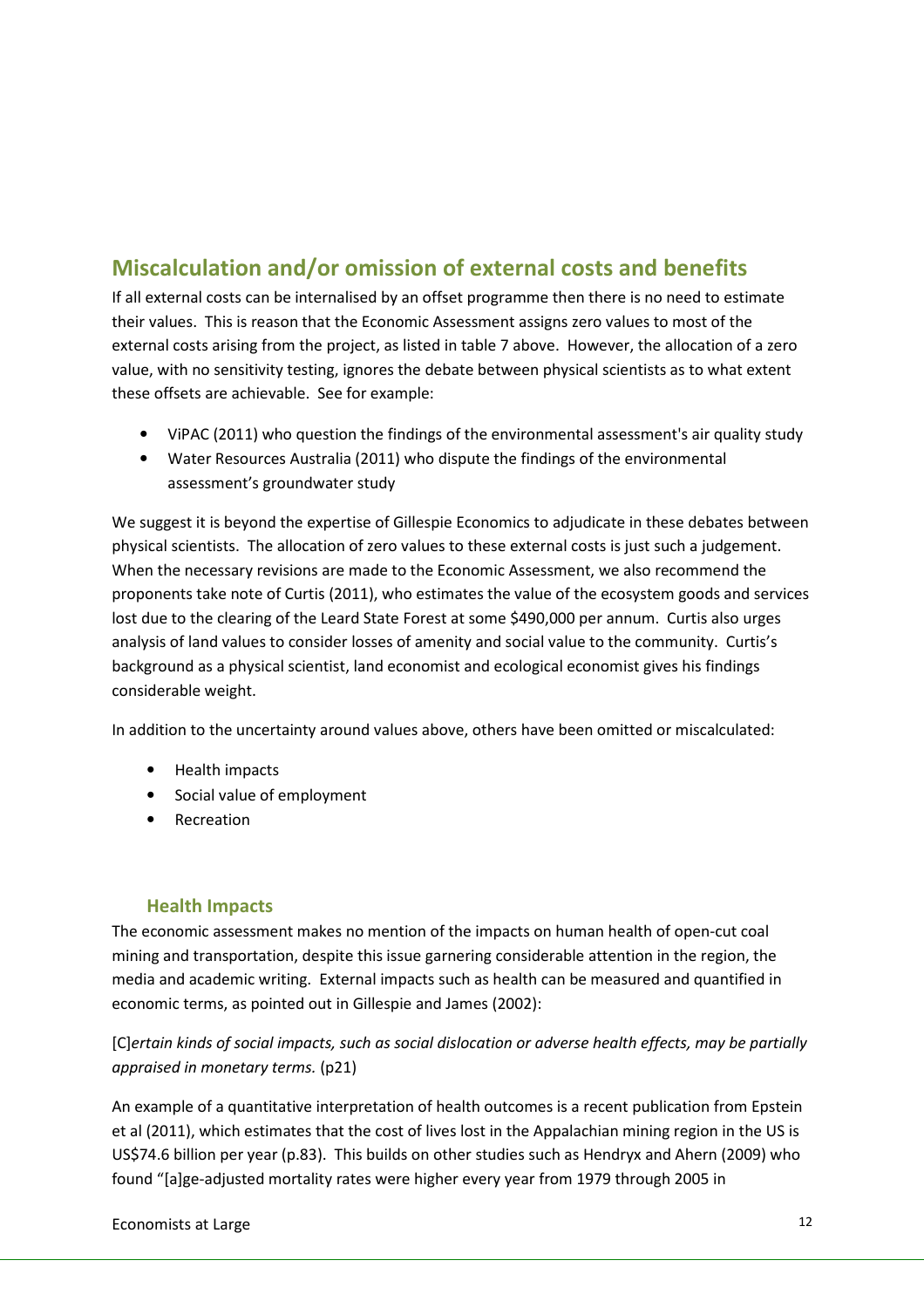Appalachian coal mining areas compared with other areas of Appalachia or the nation" (p.547), Hendryx and Ahern also refer to past research on coal mining regions that found elevated levels of chronic heart, respiratory, and kidney disease, and lung cancer, after control for socioeconomic factors. They found that the health impacts far outweighed the economic benefits of mines.

Similarly, a report from the Nobel Peace Prize-winning organisation Physicians for Social Responsibility found that "coal pollutants affect all major body organ systems and contribute to four of the five leading causes of mortality in the U.S.: heart disease, cancer, stroke, and chronic lower respiratory diseases." (Lockwood et al. 2009)

Closer to home, a study investigating the direct and indirect health impacts of coal mining is currently underway in the Hunter Valley, by the University of Sydney's Health and Sustainability Unit. This follows long-term reports of negative health impacts, including a 'cancer cluster' and increased respiratory conditions, many of which were outlined by a report on ABC's Four Corners program last year (ABC 2010).

With long-term, empirical evidence linking significant health impacts to coal mining, it is important that the costs associated with impacts are included in consideration of this project. Clearly these are costs that accrue to the local and NSW community and should be included in the assessment.

## Social value of employment

The Economic Assessment discusses and places a value on the existence values that the NSW public places on rural jobs and communities. It is important to realise that the values mentioned in the Economic Assessment regarding employment are derived not from a study relating to the Maules Creek mine, but to a mine in the Illawarra, Bulli Seam Operations (see Gillespie Economics 2009). This is important, as the two mines differ in two significant ways:

Firstly, the Illawarra Bulli Seam operation is an underground, longwall mine, while Maules Creek is open cut. The survey presented to respondents was based on environmental issues such as land subsistence and impacts on local streams – hardly comparable to open cut mining of a state park with listed threatened ecosystems. If an underground option for the Maules Creek project was being considered, perhaps this would be a relevant study, but it seems unlikely respondents would give similar answers to the open cut option.

Secondly, the Bulli Seam operation is in an area where coal mining plays quite a different role in the local economy. Note in the graphs below, taken from the Bulli Seam report and the Economic Assessment, that coal mining is a larger part of the Illawarra economy than agriculture, while in the Maules Creek area agriculture is dominant.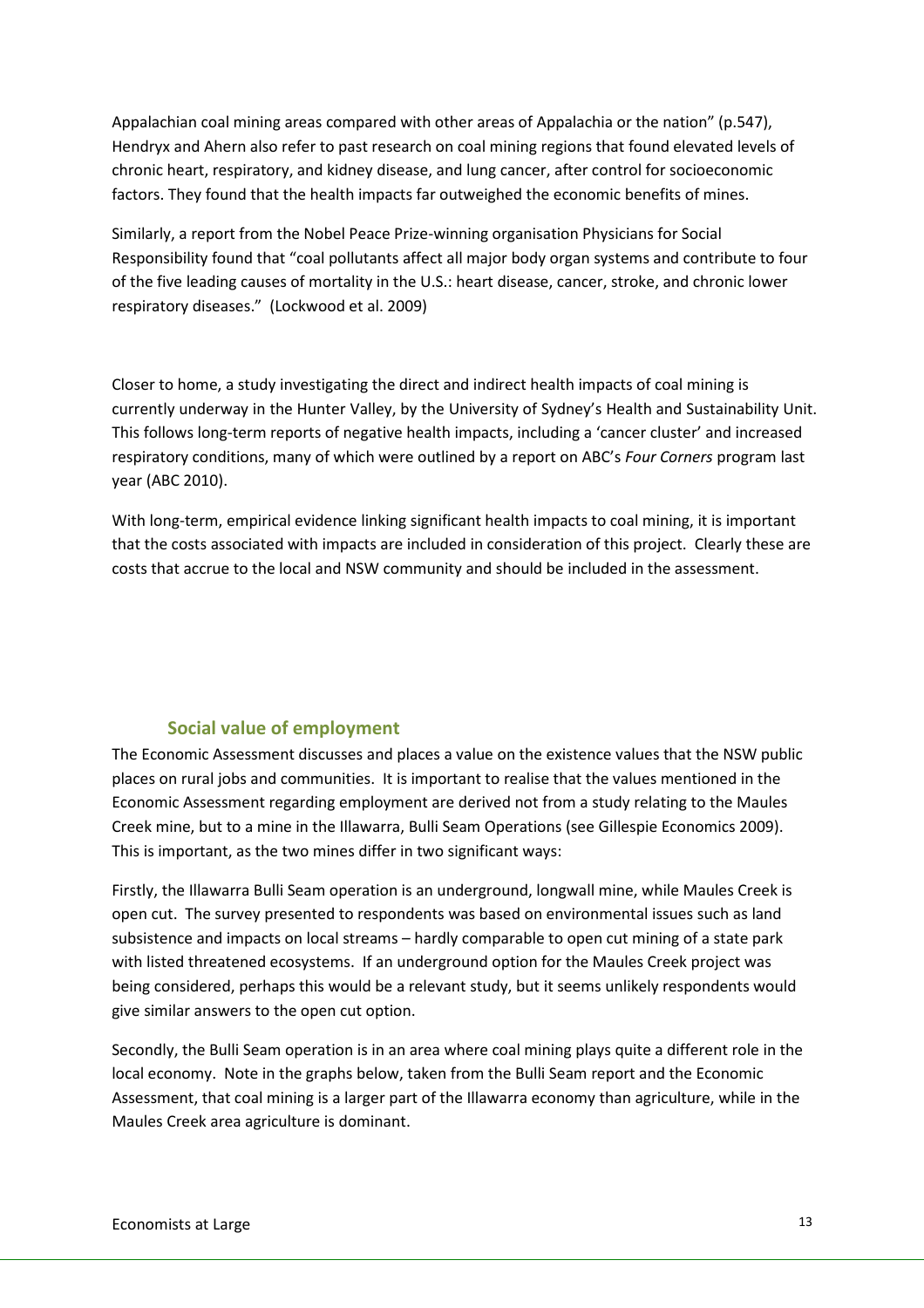

### Chart 1: Economic structure in the region around Maules Creek

Source: Figure 3.1, p.17 from Economic Assessment.



### Chart 2: Economic structure in region around Bulli Seam

Source: Figure 3.1, p.31 from Bulli Mining Operations Socio-Economic Assessment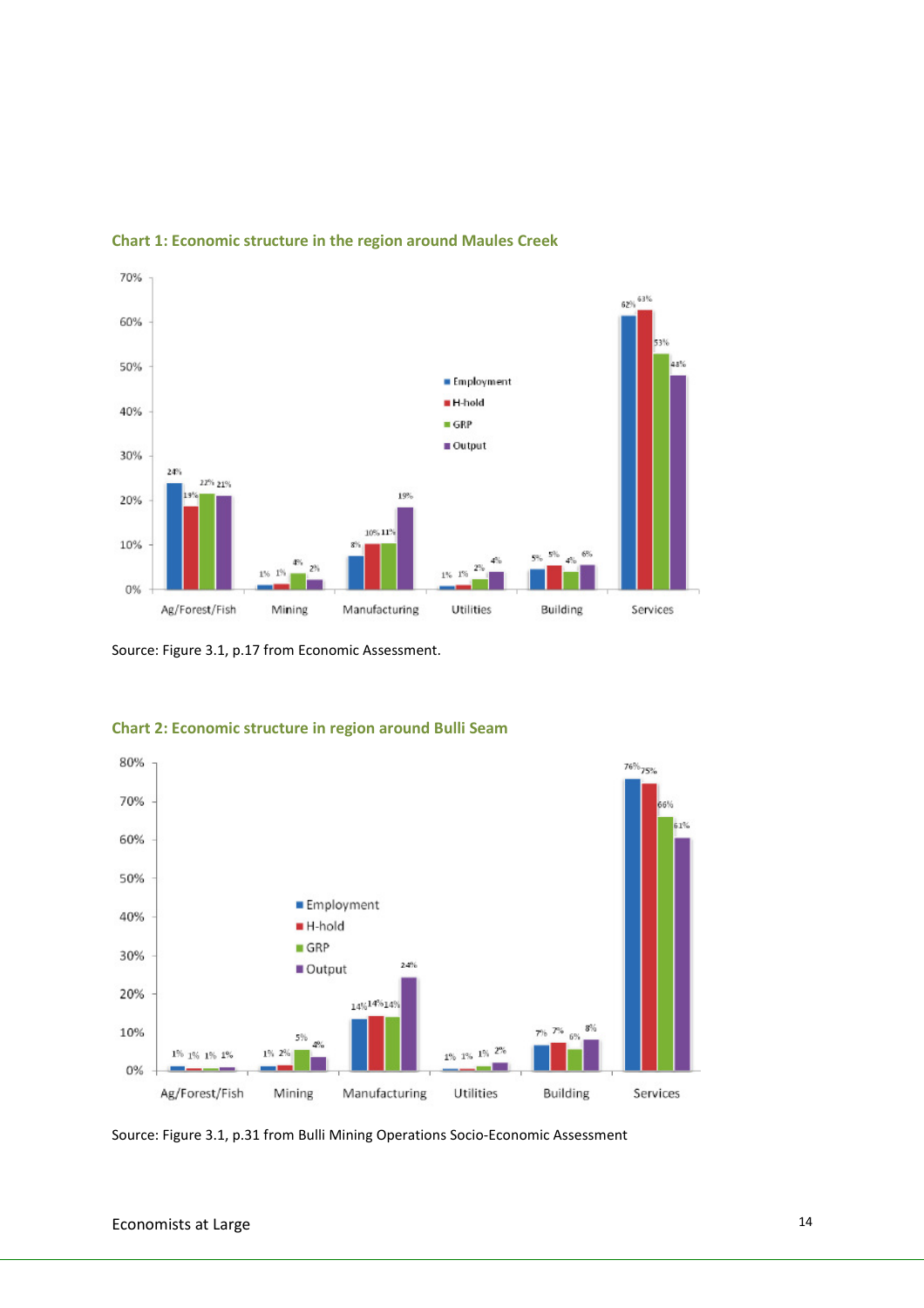Note the difference in the importance of the Ag/Forest/Fish section of the two regions. It seems unlikely that respondents would place the same value on 400 mining jobs in an agricultural area, in a open cut mine that may threaten agriculture, as they would on 1,170 mining jobs in an underground mine in a traditional mining area.

Furthermore, the Bulli Seam study is based on a survey with serious flaws that cast doubt on its values attached to employment. The survey informs respondents of some local impacts of mining:

Mining can also result in the clearing of native vegetation and the loss of Aboriginal heritage sites from the construction of mine surface infrastructure i.e. buildings and coal stockpile areas. (Gillespie Economics, 2009, Attachment 1 p1)

However, no mention is made of the long-running mining boom, the labour shortages faced by the mining industry and the macroeconomic effects of the mining boom. The latter point is explored by Richardson & Denniss (2011) who outline how the mining boom has driven up exchange rates leading to job losses in exchange rate-sensitive industries such as manufacturing and tourism, both far bigger employers than mining.

Neither Gillespie Economics (2009) nor this economic assessment discuss the tendency for mining jobs to accrue less to local people and more to mining specialists who "fly-in and fly-out" (FIFO). The mining industry in Australia is largely serviced by a FIFO workforce, which has become the standard for resource development in remote areas (Storey 2010). Given this, it is reasonable to assume that at least part of the Maules Creek Mine workforce will comprise of FIFO workers, in which case, the positive economic benefit to the region is questionable and the willingness of the NSW community to pay for such jobs unlikely.

At the regional level, FIFO presents challenges for development, and 'the practice of fly-in, fly-out is an ongoing factor limiting the expansion of the region… Fly-in, fly-out is impacting negatively on smaller communities' (RDC, 1996). The complex economic and social consequences for mining communities and regional development as a result of FIFO operations is also explored in studies by Storey (2001), Hajkowicz (2011) and others.

A study on FIFO operations by Rolfe et al. suggests that the increased reliance on a non-resident workforce has meant that an increasing proportion of the economic stimulus from mining is flowing out of mining towns and into regional and metropolitan centres (Rolfe et al., 2007). The growth in the mining support sector has tended to be based in larger communities and strategic centres fulfilling the role of service hubs. As a result, a large proportion of the direct and indirect economic impacts of mining and employment have bypassed smaller local economies and focused immediately on the larger regional centres. McHugh states that by accessing their workforces and buying supplies and services from larger metropolitan centres, while benefiting from the resources of rural regions, mining companies cannot claim to be giving back to the regions in which they operate (McHugh, 2009). The loss of local benefits of resource developments in remote areas is described by Storey as the 'fly-over' effect of FIFO (2001). Storey queries the positive social value of FIFO employment and suggests that this 'fly-over effect' results in a 'no town' mining model (rather than a 'new town' model) (2010).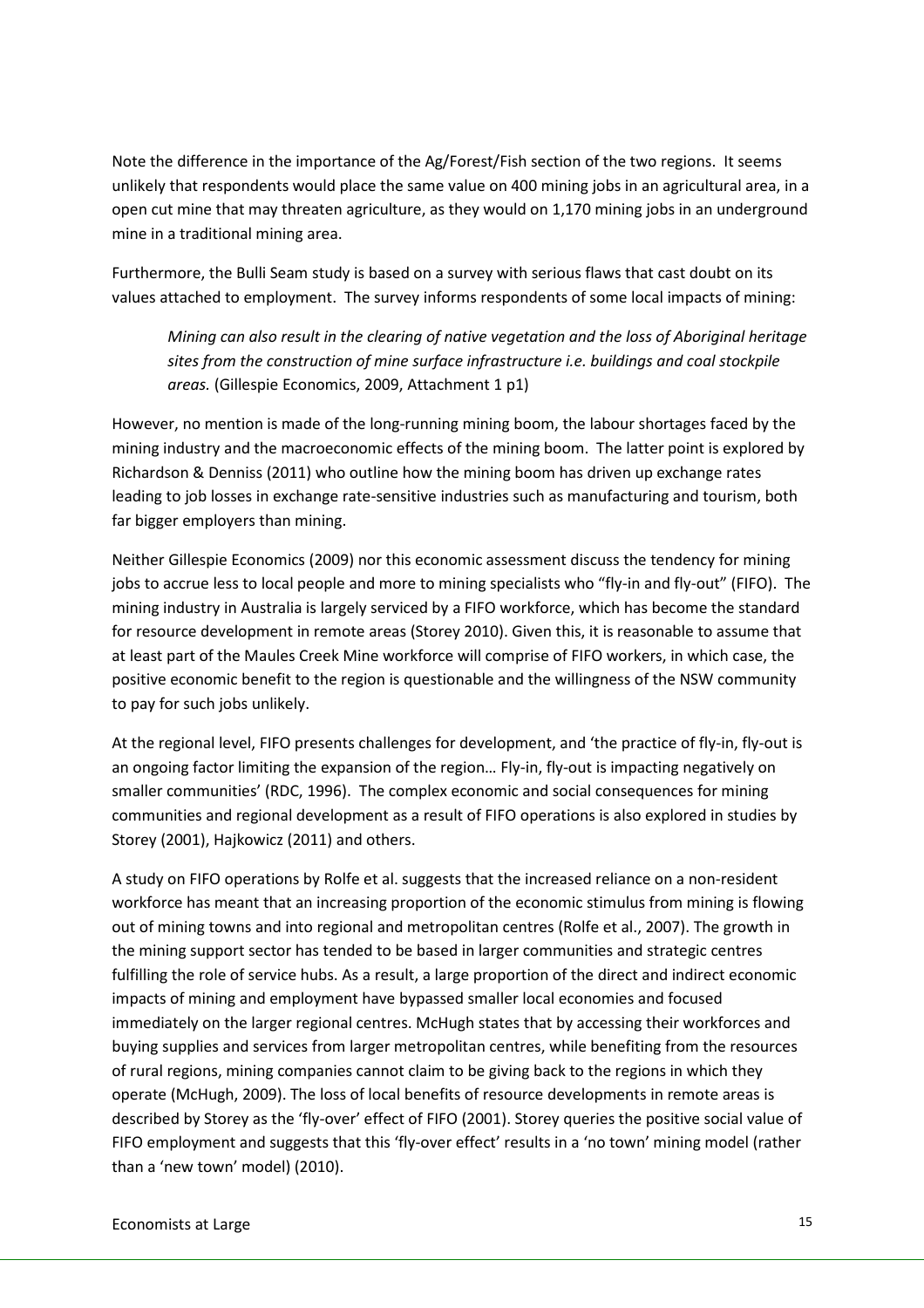Government policy can address concerns raised by FIFO by ensuring that development approval of the Project is closely tied to industrial benefits, planning strategies and impact benefits agreements that seek to maximise local area benefits (see Storey and Shrimpton, 2008). No such discussion is included in the Economic Assessment. Unless the fly-over effects of FIFO are mitigated by agreements between Aston Resources, the Maules Creek community and the government, in which hiring and purchasing preferences are given to local workers and businesses, the negative implications of a FIFO workforce must be considered in an economic assessment of the overall economic and social impact of employment on the Maules Creek community.

Finally, we note the inconsistency between the employment estimates in the first and third paragraphs on p12 of the assessment:

[T]he project would generate up to 470 direct jobs (398 on average) during the operational period of 21 years. (Paragraph 1)

The project will provide an average of 416 direct jobs for a period of 21 years. (Paragraph 3)

It is very difficult to understand from the Economic Assessment what benefits of employment there would be from this project, whether these benefits would accrue to the local community and whether the NSW community places any value on these jobs.

### Recreation

The Economic Assessment makes no mention of recreation values of Leard State Forest that will be lost due to mining. The same omission was made in the economic assessment of the Boggabri Mine, (Gillespie 2011). When this omission was pointed out in Economists at Large and MCCC submissions, the proponents calculated a "back-of-the-envelope" lost recreation value amounted of \$4 million in present terms. A calculation of the lost recreational value should be included in the Economic Assessment of the Maules Creek mine.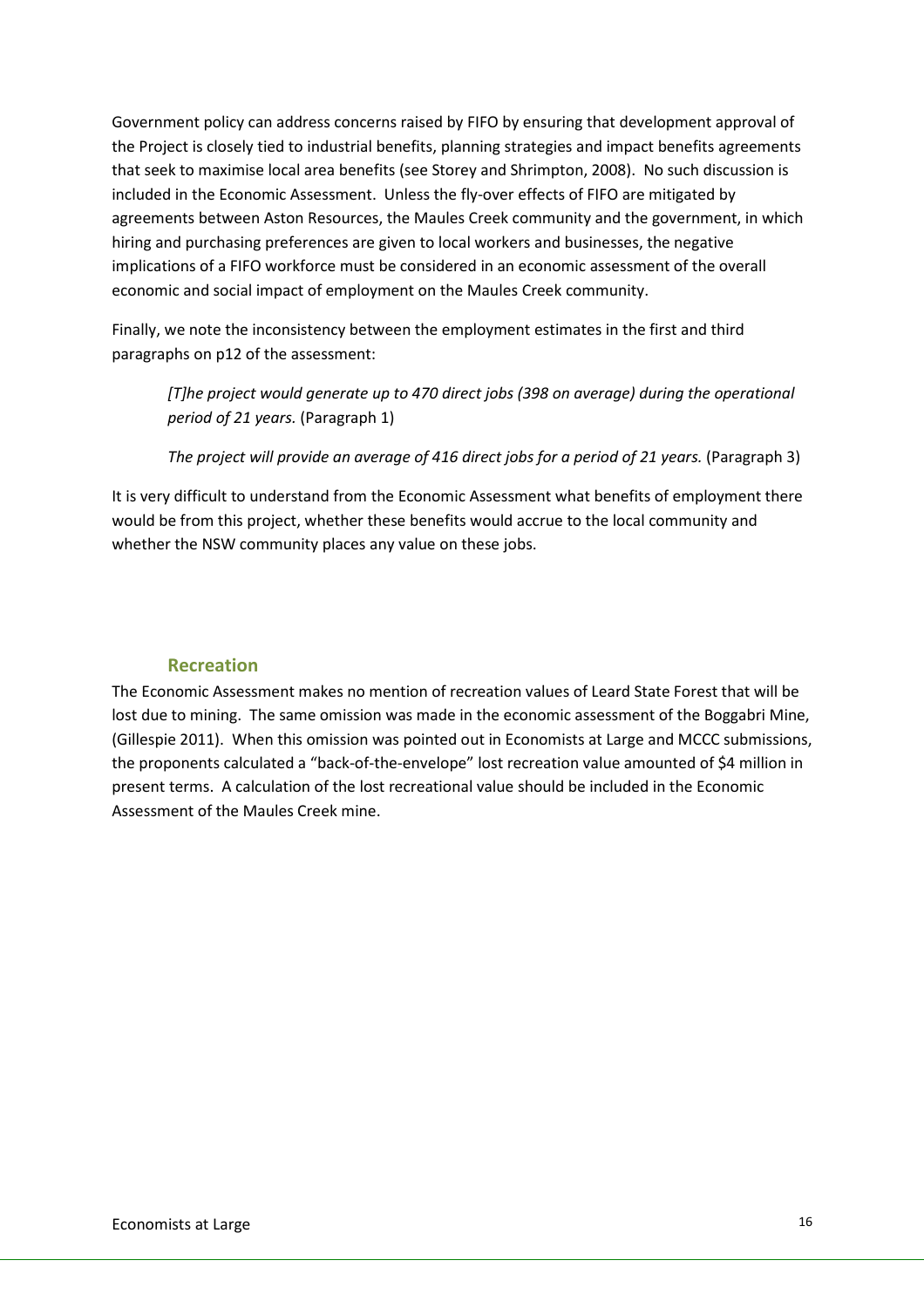# Inconsistency of calculations

Major values presented in the Economic Assessment Table 2.2 (p13) do not correspond with values presented in the rest of the assessment. We have calculated the present values of operating costs and revenue from values presented on pages 8, 9 and 13 of the assessment. These values vary by over \$1.5 billion with those presented in table 2.2 and are summarised below.

|                                 | Table 2.2 | <b>Calculated</b><br>from text | <b>Difference</b> |  |  |  |  |  |
|---------------------------------|-----------|--------------------------------|-------------------|--|--|--|--|--|
| Revenue (\$M)                   | 14,336    | 16,011                         | 1,675             |  |  |  |  |  |
| <b>Operating</b><br>costs (\$M) | 5,134     | 6,655                          | 1,521             |  |  |  |  |  |

#### Table 4 Comparison of revenue and operating cost calculations

The point of this comparison is not to suggest that project is more valuable than was presented, but to show that the public can have no confidence in the figures presented. We urge the proponents to explain how they arrived at their present value figures and to publish their full working and modelling. Our calculations are explained in the following sub-sections.

### Revenue

Our calculations, based on values on pages 8, 9 and 13 of the assessment, result in a present value of \$16,011M, which is \$1,675M greater than the value presented in Economic Assessment Table 2.2.

The value of average annual revenue presented on p9 is \$1,600M. To achieve this level of average annual revenue, with production to "ramp up" from zero to 13Mtpa by year 8 requires a weighted coal price of \$USD117.63 across the three different types of coal the mine will produce, thermal coal, semi-soft coking coal and PCI coal. This means that the mine must produce portions of coal summarised below:

|                                 | Unit      |       | Percentage |
|---------------------------------|-----------|-------|------------|
| <b>Thermal coal</b>             | USD/tonne | 96    | 43%        |
| <b>Semi-soft coking</b><br>coal | USD/tonne | 135   | 47%        |
| <b>PCI coal</b>                 | USD/tonne | 129   | 10%        |
| <b>Weighted price</b>           | USD/tonne | 117.6 |            |

#### Table 5 Obtaining weighted price for average annual revenue value

While not explained in the Economic Assessment, this weighting is in line with estimates published on the Aston Mining website<sup>4</sup>. Using this price, however, results in a total present value revenue of \$A 16,011M, which does not match the \$A 14,336M printed in table 2.2 (p.13). Our full calculations are provided in Table 6 below.

l

<sup>4</sup> http://astonresources.com/maules-creek/project/maules-creek-project/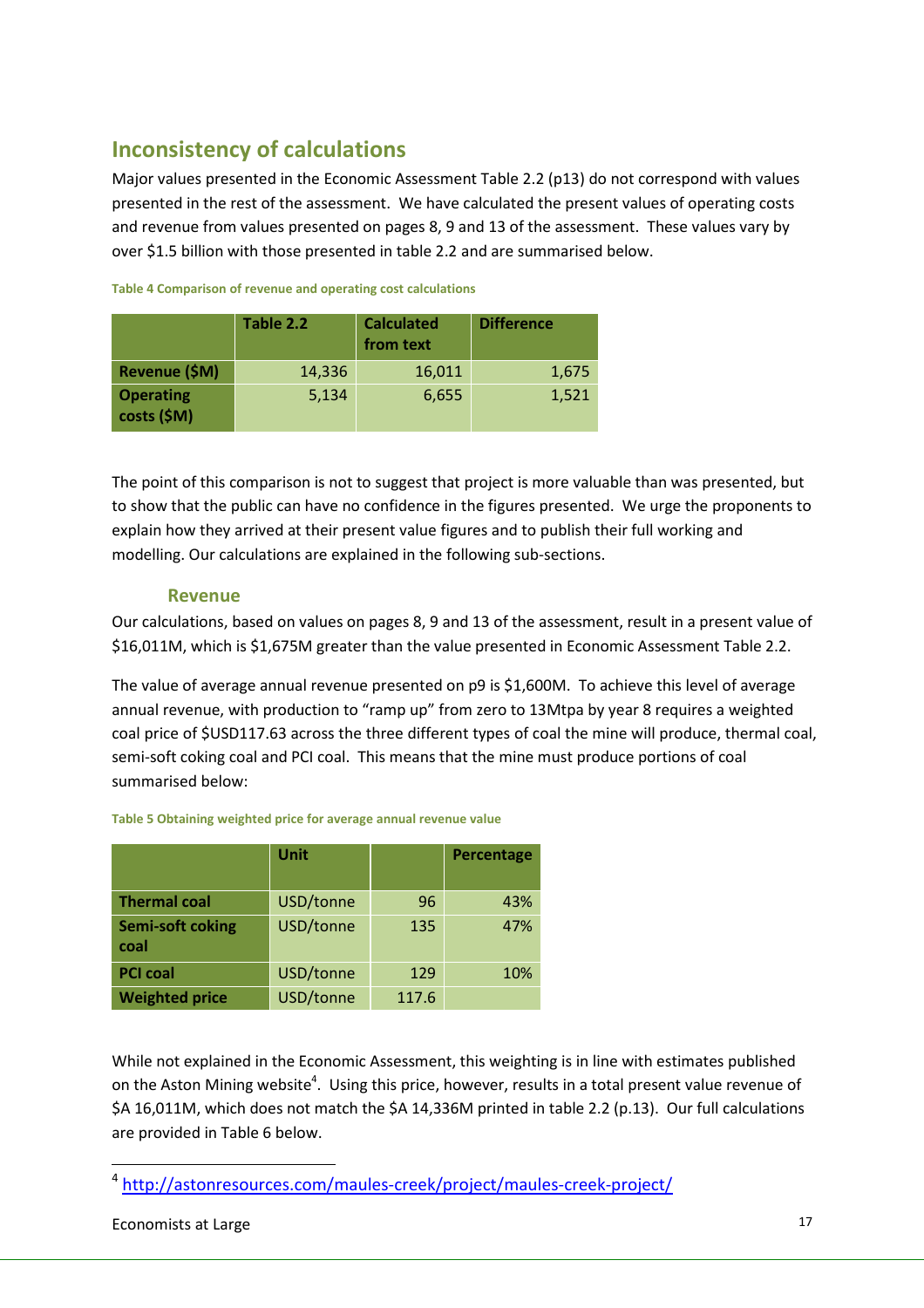#### Table 6 Present value of revenue

|                   |              |        | Yr           |                |     |                         |       |                |       |       |       |       |       |       |       |       |       |       |       |       |       |       |       |
|-------------------|--------------|--------|--------------|----------------|-----|-------------------------|-------|----------------|-------|-------|-------|-------|-------|-------|-------|-------|-------|-------|-------|-------|-------|-------|-------|
|                   | <b>Unit</b>  | Value  | $\mathbf{1}$ | $\overline{2}$ | 3   | $\overline{\mathbf{4}}$ | 5.    | $6\phantom{1}$ | 7     | 8     | 9     | 10    | 11    | 12    | 13    | 14    | 15    | 16    | 17    | 18    | 19    | 20    | 21    |
| <b>Annual</b>     |              |        |              |                |     |                         |       |                |       |       |       |       |       |       |       |       |       |       |       |       |       |       |       |
| Coal              |              |        |              |                |     |                         |       |                |       |       |       |       |       |       |       |       |       |       |       |       |       |       |       |
| <b>Production</b> | <b>Mtpa</b>  |        | 1.6          | 3.3            | 4.9 | 6.5                     | 8.1   | 9.8            | 11.4  | 13    | 13    | 13    | 13    | 13    | 13    | 13    | 13    | 13    | 13    | 13    | 13    | 13    | 13    |
| Weighted          | \$USD/       |        |              |                |     |                         |       |                |       |       |       |       |       |       |       |       |       |       |       |       |       |       |       |
| <b>Price</b>      | t            | 117.6  |              |                |     |                         |       |                |       |       |       |       |       |       |       |       |       |       |       |       |       |       |       |
| Annual            |              |        |              |                |     |                         |       |                |       |       |       |       |       |       |       |       |       |       |       |       |       |       |       |
| <b>Revenue</b>    | <b>\$USD</b> |        |              |                |     |                         |       |                |       |       |       |       |       |       |       |       |       |       |       |       |       |       |       |
| <b>USD</b>        | M            |        | 191          | 382            | 573 | 764                     | 956   | 1,147          | 1,338 | 1,529 | 1,529 | 1,529 | 1,529 | 1,529 | 1,529 | 1,529 | 1,529 | 1,529 | 1,529 | 1,529 | 1,529 | 1,529 | 1,529 |
| USD/AUD           |              | 0.76   |              |                |     |                         |       |                |       |       |       |       |       |       |       |       |       |       |       |       |       |       |       |
| <b>Annual</b>     |              |        |              |                |     |                         |       |                |       |       |       |       |       |       |       |       |       |       |       |       |       |       |       |
| <b>Revenue</b>    | <b>\$AUD</b> |        |              |                |     |                         |       |                |       |       |       |       |       |       |       |       |       |       |       |       |       |       |       |
| <b>AUD</b>        | M            |        | 251          | 503            | 754 | 1,006                   | 1,257 | 1,509          | 1,760 | 2,012 | 2,012 | 2,012 | 2,012 | 2,012 | 2,012 | 2,012 | 2,012 | 2,012 | 2,012 | 2,012 | 2,012 | 2,012 | 2,012 |
| <b>Average</b>    |              |        |              |                |     |                         |       |                |       |       |       |       |       |       |       |       |       |       |       |       |       |       |       |
| Annual            | <b>\$AUD</b> |        |              |                |     |                         |       |                |       |       |       |       |       |       |       |       |       |       |       |       |       |       |       |
| <b>Revenue</b>    | M            | 1,600  |              |                |     |                         |       |                |       |       |       |       |       |       |       |       |       |       |       |       |       |       |       |
| <b>Discount</b>   |              |        |              |                |     |                         |       |                |       |       |       |       |       |       |       |       |       |       |       |       |       |       |       |
| Rate              |              | 7.0%   |              |                |     |                         |       |                |       |       |       |       |       |       |       |       |       |       |       |       |       |       |       |
| <b>Present</b>    |              |        |              |                |     |                         |       |                |       |       |       |       |       |       |       |       |       |       |       |       |       |       |       |
| Value             | <b>\$AUD</b> |        |              |                |     |                         |       |                |       |       |       |       |       |       |       |       |       |       |       |       |       |       |       |
| <b>Revenue</b>    | M            |        | 235          | 439            | 616 | 767                     | 896   | 1,005          | 1,096 | 1,171 | 1,094 | 1,023 | 956   | 893   | 835   | 780   | 729   | 681   | 637   | 595   | 556   | 520   | 486   |
| <b>Total PV</b>   | <b>\$AUD</b> |        |              |                |     |                         |       |                |       |       |       |       |       |       |       |       |       |       |       |       |       |       |       |
| <b>Revenue</b>    | M            | 16,011 |              |                |     |                         |       |                |       |       |       |       |       |       |       |       |       |       |       |       |       |       |       |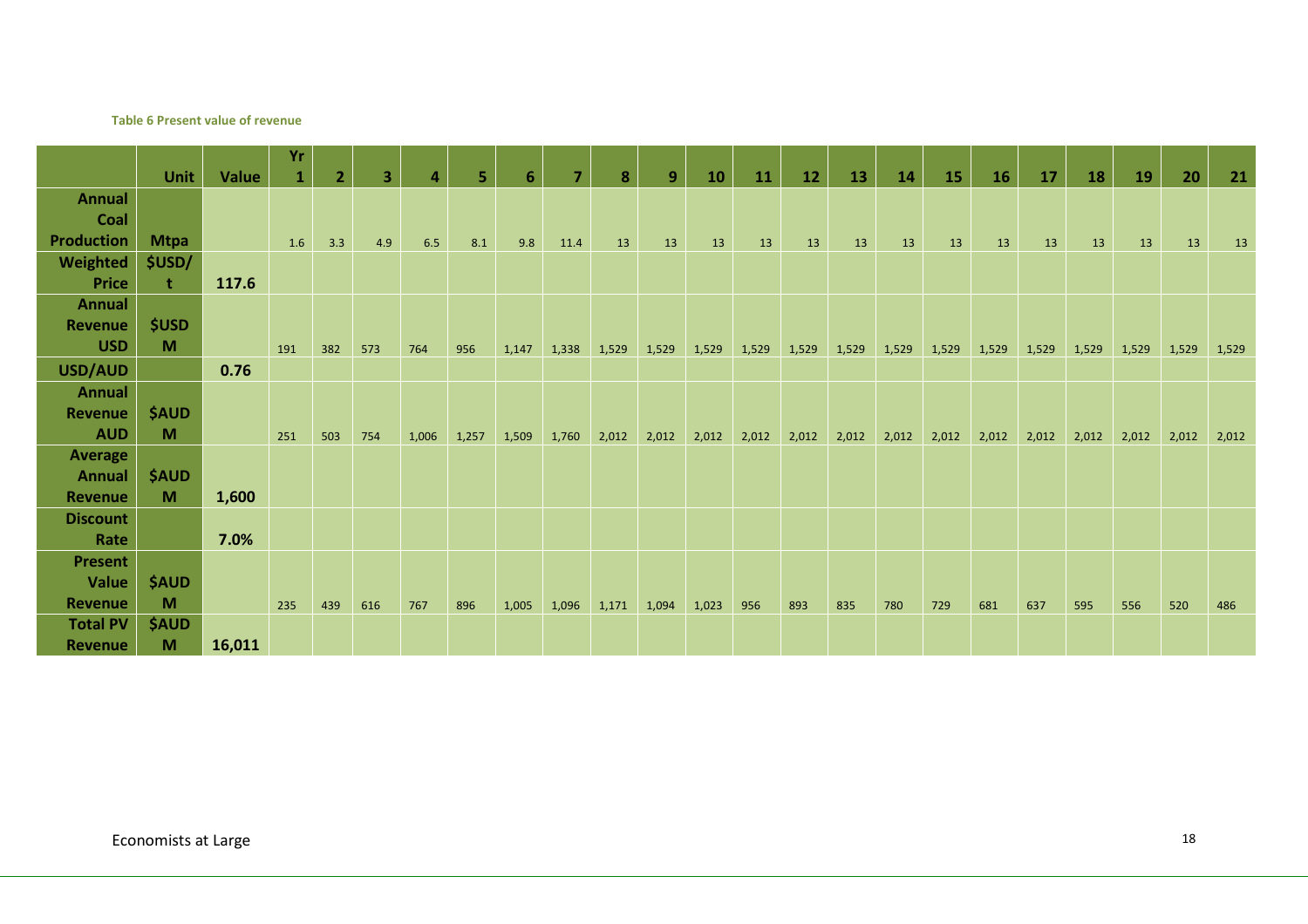### Operating Costs

In the Economic Assessment average annual operating costs are estimated at \$A574M (p.8). The present value of these operating costs in Economic Assessment Table 2.2 (p13) is \$A5,134M, at 7% for 21 years. As with average revenue above, the present value of the annual figure does not match the present value presented in table 2.2. The present value of the annual value is \$A6,655M. Our full calculations are in Table 7 below.

#### Table 7 Present value of operating costs

|                  | Unit         | <b>Value</b> | $\bf{0}$ |     |     | 3   | А   |     | 6   | ۰.  | 8   | 9   | 10  | 11  | 12  | $\overline{\mathbf{13}}$ | 14  | 15  | 16  | 17  | 18  | 19  | 20  | 21           |
|------------------|--------------|--------------|----------|-----|-----|-----|-----|-----|-----|-----|-----|-----|-----|-----|-----|--------------------------|-----|-----|-----|-----|-----|-----|-----|--------------|
| <b>Annual</b>    |              |              |          |     |     |     |     |     |     |     |     |     |     |     |     |                          |     |     |     |     |     |     |     |              |
| <b>Operating</b> | <b>\$AUD</b> |              |          |     |     |     |     |     |     |     |     |     |     |     |     |                          |     |     |     |     |     |     |     |              |
| <b>Costs</b>     | M            | 574          | 574      | 574 | 574 | 574 | 574 | 574 | 574 | 574 | 574 | 574 | 574 | 574 | 574 | 574                      | 574 | 574 | 574 | 574 | 574 | 574 | 574 | $\mathbf{0}$ |
| <b>Discount</b>  |              |              |          |     |     |     |     |     |     |     |     |     |     |     |     |                          |     |     |     |     |     |     |     |              |
| Rate             |              | 7.0%         |          |     |     |     |     |     |     |     |     |     |     |     |     |                          |     |     |     |     |     |     |     |              |
| Present          |              |              |          |     |     |     |     |     |     |     |     |     |     |     |     |                          |     |     |     |     |     |     |     |              |
| <b>Value</b>     | <b>\$AUD</b> |              |          |     |     |     |     |     |     |     |     |     |     |     |     |                          |     |     |     |     |     |     |     |              |
| <b>OpCosts</b>   | M            |              | 574      | 536 | 501 | 469 | 438 | 409 | 382 | 357 | 334 | 312 | 292 | 273 | 255 | 238                      | 223 | 208 | 194 | 182 | 170 | 159 | 148 | -            |
| <b>Total PV</b>  | <b>\$AUD</b> |              |          |     |     |     |     |     |     |     |     |     |     |     |     |                          |     |     |     |     |     |     |     |              |
| <b>OpCosts</b>   | M            | 6,655        |          |     |     |     |     |     |     |     |     |     |     |     |     |                          |     |     |     |     |     |     |     |              |

The difference between these figures and the present values presented in Table 2.2 of the Economic Assessment need to be explained in a revised Economic Assessment.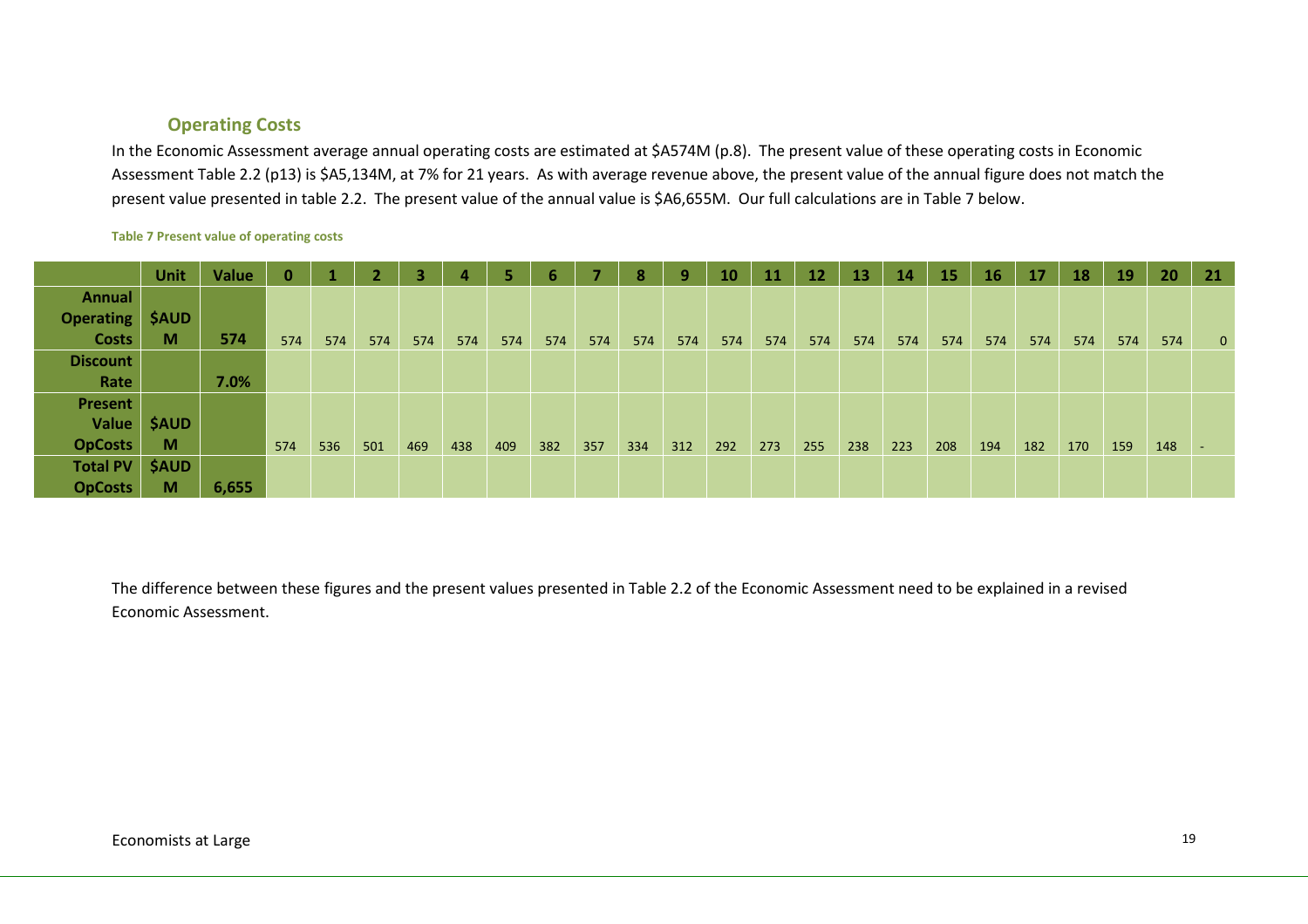# Conclusion

The Economic Assessment for the Maules Creek mine should not be used for decision making purposes without substantial revision. The Assessment's inconsistent calculations of the major financial costs and benefits of the project are contrary to normal economic and financial practice and should be explained. The lack of consideration of alternative projects is contrary to cost benefit analysis best practice, even as outlined in a handbook by the author. In particular, consideration needs to be made of underground mining, an option supported by the local community.

The scope for the Assessment, set by the Department of Planning, requires the assessment to take the perspective of the NSW community. The Assessment fails to do this in relation to:

- Alternatives
- Net production benefits
- Royalties
- Opportunity costs
- Greenhouse gasses
- Distribution of costs and benefits

Given these breaches of the Economic Assessment's requirements, we urge the Department of Planning to require its revision and to consider whether the Economic Assessment fulfils its legal requirements.

The Economic Assessment also needs to be revised to better consider external costs and benefits. The opinions of experts in the physical scientists should be considered rather than blindly accepting the assurances of the proponents that proposed offset programmes will negate any effects. Furthermore, the omissions of health impacts and loss to recreation should be amended, while values relating to the employment created by the project more carefully considered.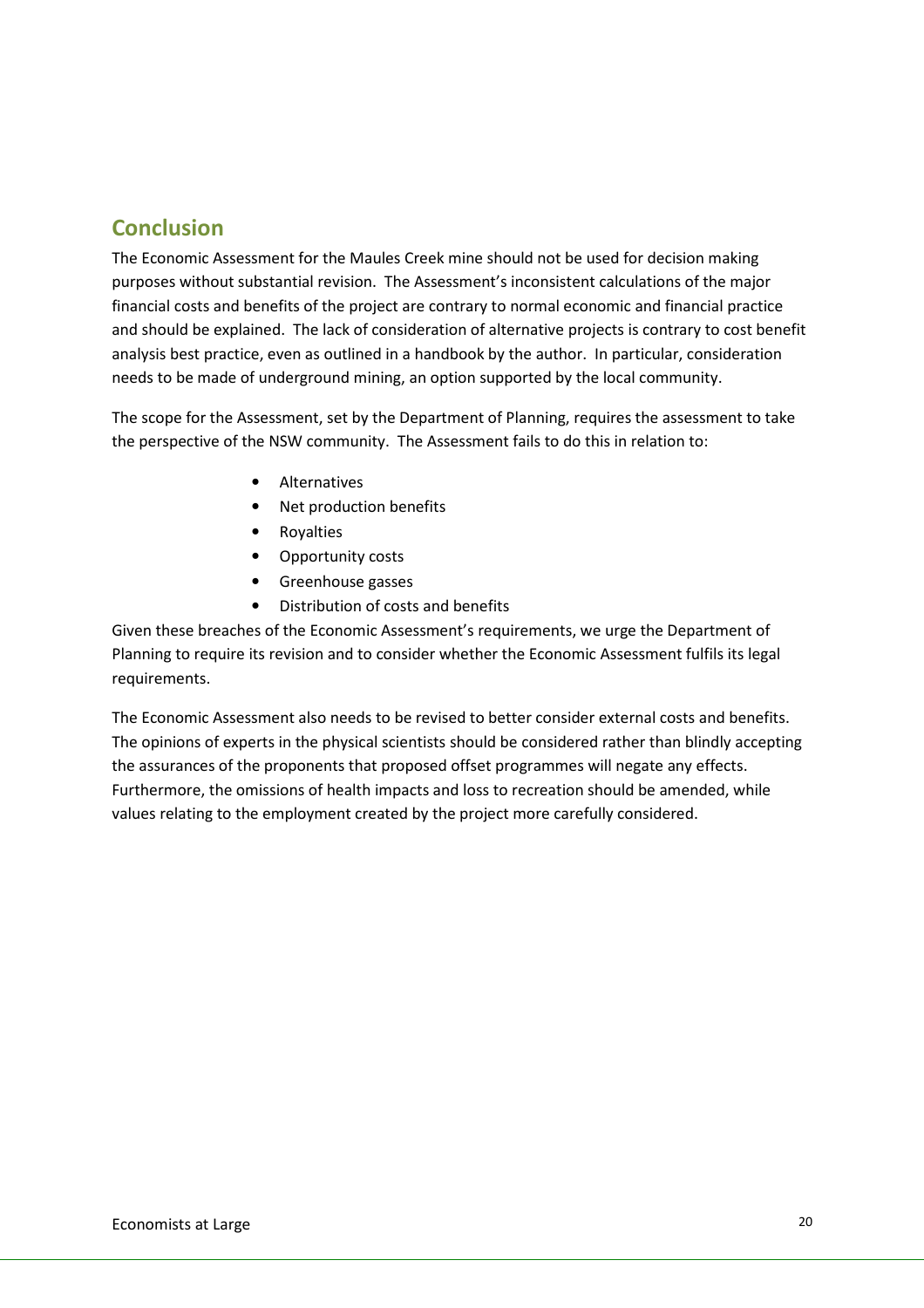## References

- ABC (Australian Broadcasting Corporation), 2010. Four Corners: A Dirty Business. April 12. [URL: http://www.abc.net.au/4corners/content/2010/s2867659.htm]
- Belli, P., Anderson, Jl, Barnum, H., Dixon, J., Tan, J., 1997. Handbook on Economic Analysis of Investment Operations, World Bank, Operations Policy Department.
- Campbell, R. (2011). Boggabri Coal Mine Extension Project Proposal: August 2011 review of Environmental Assessment - Appendix C (underground mining option), Appendix Q (economic assessment) and subsequent submissions by Gillespie Economics. A report for the Maules Creek Community Council (MCCC), prepared by Economists at large, Melbourne, Australia.
- Commonwealth of Australia. (2006). Handbook of Cost-Benefit Analysis. Financial Management. Department of Finance and Administration, Commonwealth of Australia.
- Curtis, I. (2011). Maules Creek & Leard Forest Coal Mines: Assessment of the Environmental and Social Values and Community Concerns of the Maules Creek Community Council. Researched and prepared by Curtis NRA.
- Edwards, Naomi. (2011) Foreign Ownership of Australian Mining Profits: Now are we selling the farm?, briefing paper prepared for the Australian Greens.
- Eggert, R. G. (2001). Mining and Economic Sustainability: National Economies and Local Communities. Report commissioned by the Mining, Minerals and Sustainable Development project of the Institute for Environment and Development, England.
- Epstein, P.R. Buonocore, J.J., Eckerle, K., Hendryx, M., Stout, B.M. III, Heinberg, R., Clapp, R.W., May, B., Reinhart, N.L., Ahern, M.M., Doshi, S.K. and Glustrom, L. Full Cost Accounting for the Life Cycle of Coal, Annals of the New York Academy of Sciences, vol. 1219, pp.73-98.
- Gillespie Economics. (2009). Bulli Seam Operations Socio-Economic Assessment, Prepared for Illawarra Coal Holdings Pty Limited. In BHP Billiton (2009) Bulli Seam Operations Environmental Assessment
- Gillespie, Robert, & James, D. (2002). Guideline for economic effects and evaluation in EIA. Prepared on behalf of Planning NSW. Retrieved from http://cmsdata.iucn.org/downloads/11\_guideline\_for\_economic\_effects.pdf
- Gillespie, Rob. (2011). Response to residual economic matters raised by Maules Creek Community Council. Gillespie Economics, Denistone, NSW.
- Hendryx, M. and Ahern, M.A. 2009. Mortality in Appalachian Coal Mining Regions: The Value of Statistical Life Lost, Public Health Reports, vol. 124, pp.541-550.
- McHugh, B. (2009) Fly-in-Fly-out in the Noughties; ABC Rural: Perth, Australia, 2009; available online: http://www.abc.net.au/rural/content/2009/s2764167.htm (accessed on 30 September 2011).